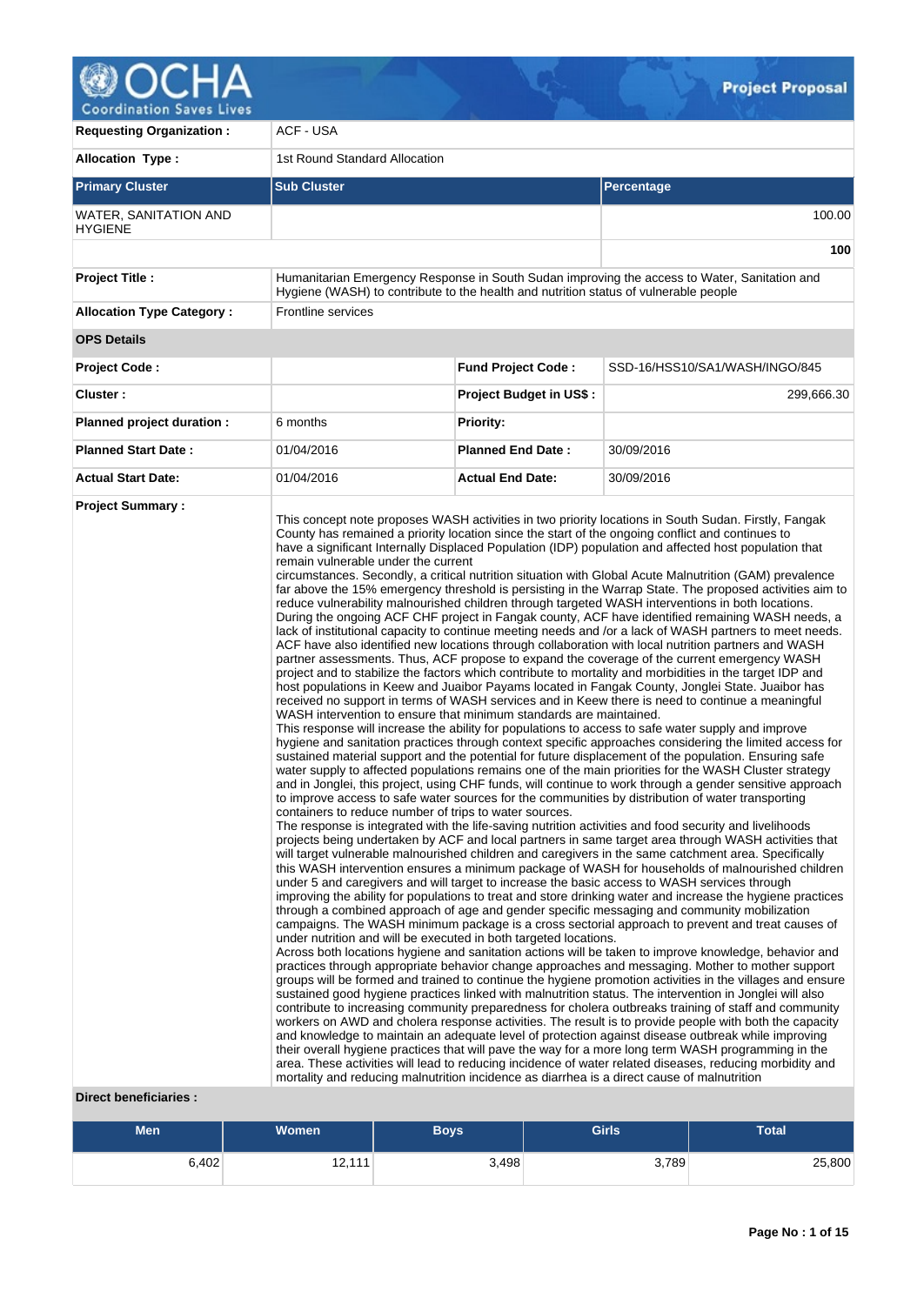#### **Other Beneficiaries :**

| Beneficiary name                                                                                                                                                                                                                                                                                                                                                        | <b>Men</b> | <b>Women</b> | <b>Boys</b> | <b>Girls</b> | <b>Total</b> |
|-------------------------------------------------------------------------------------------------------------------------------------------------------------------------------------------------------------------------------------------------------------------------------------------------------------------------------------------------------------------------|------------|--------------|-------------|--------------|--------------|
| Children under 5                                                                                                                                                                                                                                                                                                                                                        | 0          | 0            | 1.049       | 1.137        | 2.186        |
| Internally Displaced People                                                                                                                                                                                                                                                                                                                                             | 1,902      | 6,111        | 1,338       | 1,449        | 10,800       |
| <b>Indirect Beneficiaries:</b>                                                                                                                                                                                                                                                                                                                                          |            |              |             |              |              |
|                                                                                                                                                                                                                                                                                                                                                                         |            |              |             |              |              |
| <b>Catchment Population:</b>                                                                                                                                                                                                                                                                                                                                            |            |              |             |              |              |
|                                                                                                                                                                                                                                                                                                                                                                         |            |              |             |              |              |
| Link with allocation strategy :                                                                                                                                                                                                                                                                                                                                         |            |              |             |              |              |
| This project will contribute to SO1 of the HRP for South Sudan project by delivering water, sanitation and hygiene (WaSH) services to<br>affected populations and address all 3 of the WASH Cluster Objectives. ACF propose to:<br>1) provide adequate WASH services for vulnerable persons living in Fangak county as a level 2 location in need of the frontline WASH |            |              |             |              |              |

1) provide adequate WASH services for vulnerable persons living in Fangak county as a level 2 location in need of the frontline WASH services, and victims of prolonged displacement from Unity State due to conflict.

2) respond to underlying causes of malnutrition in non-conflict states of Warrap an eligible location aligned with Level 3 priority. Warrap demonstrates severe rates of malnutrition, 29% GAM rates above 15% thresholds and significant needs in WASH services, with evidence of low access to safe water and poor hygiene practices at household level.

SO1 WATER: ACF are increasing sustained access to safe water through rehabilitation to hand pumps in both locations, through participation with water user committees, including training and capacity building on ongoing operation and maintenance (O&M) as well as gender balanced participation to strengthen the role of women within the communities.

ACF proposes scaling up the cluster recommendation for point of use (PoU) treatment methodology for household water treatment (HHWT), according to specific context in both target areas. In Fangak vulnerable households will receive key messaging around PoU treatments, the safe water chain' and recommended filter/boiling practice to remove pathogens from water. Enabling this behaviour change ACF propose support vulnerable households of malnourished (SAM/MAM) children and caregivers and other vulnerable IDP's and host households (single headed households, children under five) with essential materials to facilitate this practice; essentially a kit including water storage containers with taps or collapsible jerry cans, cloth filters and boiling pots as part of a minimum WASH package. In non-conflict states, nutrition caseloads are targeted with NFI distribution of water containers for storage of drinking water at household level as part of WASH minimum package. The storage container will be sourced via the pipeline mechanism. Both distribution modalities are intended as one-off distribution over the project period as these items are durable and long –lasting.

SO2 SANITATION: Sanitation programming is aligned with "out-of -camp" approach. CHV's will Community Led Total Sanitation (CLTS) triggering events to increase awareness of risks from open defecation and allow communities to develop relevant solutions. Given additional vulnerability related to high occurrence of female single-headed households in Fangak County, households will be supported with plastic sheeting and digging kits for construction of latrines distributed through the model mother peer to peer sessions. In Warrap no subsidy is given related to sanitation. The ACF hygiene promotion (HP) strategy ensures community engagement throughout the phases of the project cycle

SO3 HYGIENE: ACF benefit from technical transversal expertise on behavior change methodologies and frameworks. Including formative assessment in key behaviors of IYFC, hand-washing, HHWT and excreta disposal, to develop appropriate messaging. To maintain community participation and enabled behaviour changes, ACF will continue to incentivize community hygiene volunteer (CHVs), team leaders and model mother, with minimum Sphere ratios of 1:500. Training in Participatory Hygiene and Sanitation Transformations (PHAST) techniques to ensure messaging leads to meaningful changes in behaviour not merely knowledge distribution. In Fangak County menstrual hygiene management (MHM) activities to targeted beneficiaries, who require continued support in addressing needs related to MHM.

# **Sub-Grants to Implementing Partners :**

| <b>Partner Name</b>                                   |                             | <b>Partner Type</b>              |  | <b>Budget in US\$</b>       |  |  |  |  |  |  |
|-------------------------------------------------------|-----------------------------|----------------------------------|--|-----------------------------|--|--|--|--|--|--|
|                                                       |                             |                                  |  |                             |  |  |  |  |  |  |
| Other funding secured for the same project (to date): |                             |                                  |  |                             |  |  |  |  |  |  |
|                                                       | <b>Other Funding Source</b> |                                  |  | <b>Other Funding Amount</b> |  |  |  |  |  |  |
|                                                       |                             |                                  |  |                             |  |  |  |  |  |  |
| Organization focal point:                             |                             |                                  |  |                             |  |  |  |  |  |  |
| <b>Name</b>                                           | <b>Title</b>                | <b>Email</b>                     |  | Phone                       |  |  |  |  |  |  |
| Lionel LaFont                                         | <b>Country Director</b>     | cd.ssd@acf-international.org     |  | 0911072918                  |  |  |  |  |  |  |
| Eve Mackinnon                                         | WASH coordinator            | washco.ssd@acf-international.org |  | 0925733131                  |  |  |  |  |  |  |
| <b>BACKGROUND</b>                                     |                             |                                  |  |                             |  |  |  |  |  |  |
| 1. Humanitarian context analysis                      |                             |                                  |  |                             |  |  |  |  |  |  |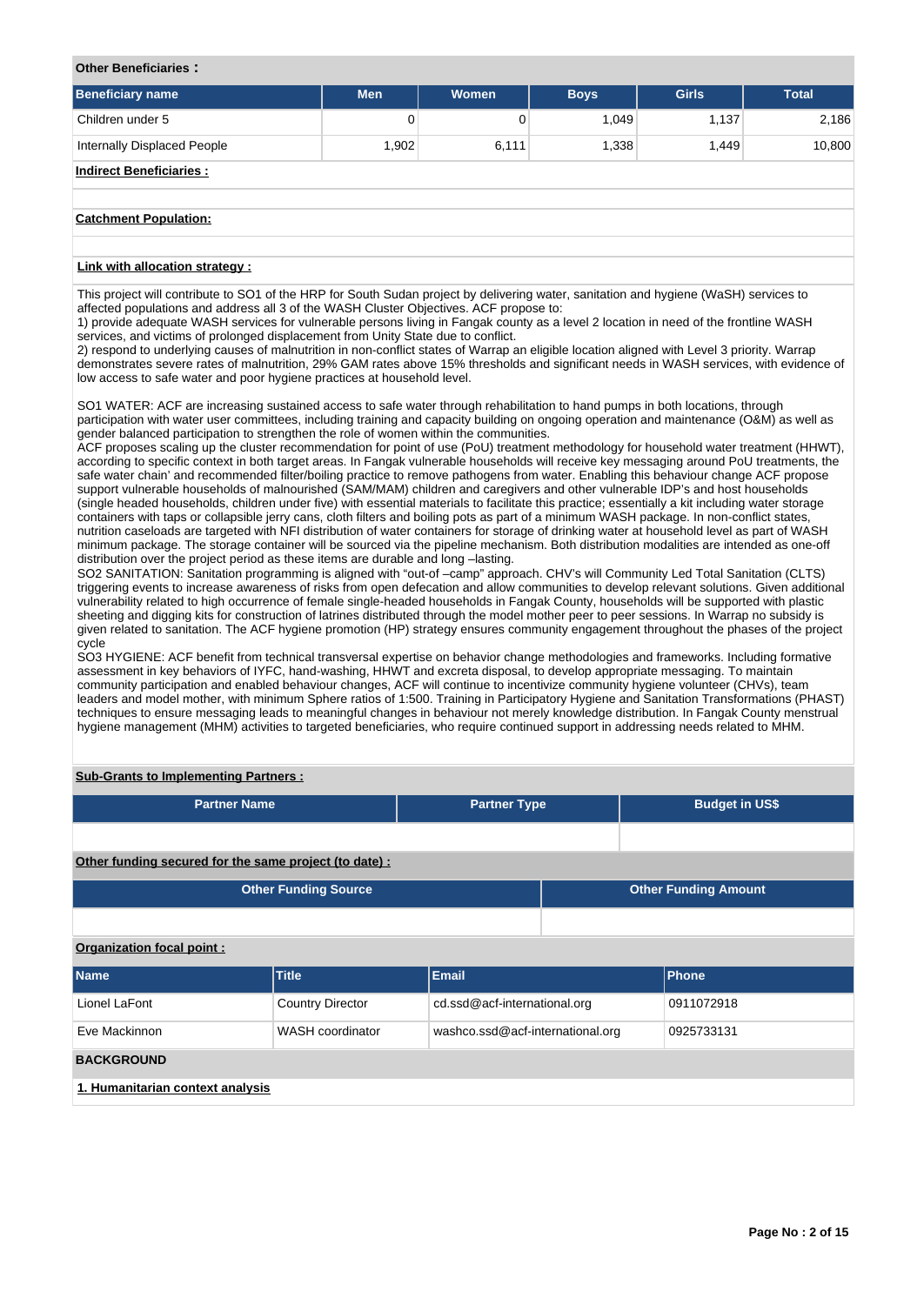There has been no recent influx of IDP's since the conflict occurring in Unity State in May/June 2015. The June 2015 IRNA in Keew indicates that the main cause of the displacement in these areas was armed conflict in Guit, Koch and Leer Counties of Unity State by warring factions, which resulted in fleeing of IDPs (since March 2014) to Keew areas of Pullita Payam and Fangak County in Jonglei State. Juaibor Payam is located in north Fangak County with 5 Bomas: Juaibor, Tangyang, Kuerwal, Palei and Kuemray. It is predominately inhabited by the Luk sub clan of Nuer. The area is controlled by SPLA-IO and is considered relatively safe. The IDPs are hosted mainly by the host communities belonging to the same tribe (Nuer) and assessment reports show that there is good relationship between the host communities and the IDPs and low risk of insecurity due inter-tribal conflict in the current locations. Keew maintains access through a local airstrip for both helicopters and fixed wing aircraft. Juaibor is located 3 hours walk from Keew and also has landing for fixed wing aircraft and helicopters.

There has a health and nutrition response to support to IDP's and associated host populations in Keew and Juaibor, however WASH activities have only been active in Keew since November 2015 and in Juaibor no specific WASH partner has been engaged. The ACF Multi-Sector Emergency Team has been delivering nutrition, WASH and health activities in Keew since August 2015 along with partners Christian Missions Aid (CMA), who also implement health activities in Juaibor. In Juaibor Medair ERT Nutrition team established OTP/targeted supplementary feeding programme (TSFP) to respond to the emergency nutrition needs of the IDPs and host population for 3 months until end of August 2015 after they made a handover to CMA. There has been no separate WASH response in Juaibor. In November 2015 ACF started WASH activities under separate CHF funding covering 3 Payam Keew, Toch and Old Funghak. It is expected that WASH activities in Toch and Old Funghak will be handed over to SI whilst Keew, falls outside the scope of SI implementation and thus will continue to be supported by ACF.

According to the most recent IPC the overall nutrition situation in August-September remained Critical with GAM prevalence above the Emergency threshold (GAM >15%) in the conflict affected states and the nutrition situation projected to remain critical GAM 15-29.9% for conflict-affected states post-harvest.

ACF has been present in Warrap State since 2005 responding to both chronic and acute humanitarian needs through an integrated strategy, FSL, and WASH activities to have a meaningful impact on the communities' resilience and prevent childhood morbidity. The major humanitarian concern in Warrap State is severe chronic malnutrition rates. In Twic county ACF has responded to emergency needs of IDP's displaced from Unity State and in Toch county tribal conflict results in displacement occurring on a local and small scale nature

# **2. Needs assessment**

The proposed project activities contribute significantly to all three WASH Cluster Sector strategic objectives.

According to Cluster Objective 1 ACF will ensure improved access to safe and sufficient quantity of water for drinking water and other uses in affected targeted populations. ACF will respond to immediate needs to rehabilitate failing infrastructure to increase sustainable water supply. In Warrap (16%) of households meet minimum Sphere standards for water access. Poor water quality in Warrap is a contributing factor to chronic under nutrition in <5, for example lack of safe water storage at household level (40%), and determined by issues including low socio-economic status of households and behavioral determinants, and constraints in technical solutions such as limited filter options or disinfection products available on the private market. The proposed strategic WASH intervention will link to nutrition caseloads, targeting vulnerable households of malnourished children with a minimum package of WASH services aimed at reducing severe malnutrition. Improved water sources are rare in Fangak county, only 4 hand pump exist in the target area and the majority of the population fetch water directly from open water sources. Recent ACF water quality baseline assessments in Fangak (sampled households - 52) indicated of 60% >1000FC/100ml and 32% >100FC/100ml. Given the link between poor water quality and water related morbidities and mortalities, and its role in exacerbating malnutrition in vulnerable groups, ACF proposes a PoU water quality intervention, using appropriate and context specific approaches in both locations.

ACF will respond to affected populations to enable safe excreta disposal with dignity related to Cluster Objective 2. ACF conducted a gender analysis through single sex FGD's, to understand specific needs in terms of access to sanitation. In Jonglei sanitation practice is almost 100% open defecation in target communities and conducted in the swamp. Barrier analysis indicated following reasons favoring open defecation being strong cultural norms and lack of perceived health risks especially among male respondents. Certain environmental factors make latrine construction challenging and a lack of self-efficacy. Whilst women acknowledged risks to health, there were concerns to relate to protection issues. Considering these barriers there is urgent need for hygiene promotion and participatory sanitation awareness sessions amongst male and female beneficiaries and enabling knowledge such a technical support in construction of appropriate household latrines, which support privacy and offer protection including targeted support of materials to vulnerable households. The role of sanitation practice, including correct disposal of children faeces, in transmission of communicable WASH diseases and hence malnutrition in vulnerable households makes improved sanitation an urgent need in both locations.

Specific objective 3 concerns prevention and mitigation of WASH related diseases through improved knowledge and practices in affected populations. ACF will use communication for behaviour change techniques to address certain behavioral determinants for hygiene and sanitation practices, including knowledge and attitudes, as well as environmental and contextual factors that renders both IDP and host population extremely vulnerable to WASH related morbidities and health issues, which included lack of water storage containers and lack of soap.

#### **3. Description Of Beneficiaries**

In Gogrial State (formally Warrap) State ACF will be targeting host communities without IDP's in what was formally Gogrial West Payam. The activities will target a total of 15,000 beneficiaries, however targeted programming will be responding to households of malnourished children and caregivers from nutrition caseloads. The beneficiaries are rural communities and are agro-pastoralists. They are predominantly of Dinka Ethnic Origin.

The most recent assessment data from Keew ACF (Dec 2015) indicates 21,893 IDP's and host community members (23%<5, 55% <18 and 55% F and 45% male). It is estimated that over 70% of them are female (women and girls) and the remaining are male (mostly boys of under 18 years and few elderly men). The IDPs are living integrated in the host communities belonging to the same Nuer tribe. The IDP's fled from Unity state after conflict in 2014 and in May 2015. They fled from Unity with no possessions and have very low coping capacity strategies in terms of ability to respond to new shocks or stresses. There is little opportunity for livelihood opportunities, and IDP's gain income from selling food rations on local market. The access to food on the market is very low, even if the community had access to income generating activities.

Jaipur is located 3 hours from Keew by foot. In May 2015, IDPs from Guit and Leer in Unity state fled to Juaibor Payam after fighting broke out in their areas. As a result, parts of the Juaibor are predominately occupied by IDPs. Juaibor is located in the north western part of Fangak County; on a higher ground in the middle of a swampy area. It borders Barboi payam to the North, Pullita payam to the south, Paguir payam to the east and Keew payam to the SW.

IDPs are generally integrated into the host community no specific locations for the IDPs. Communities are mainly agro-pastoralists (cattle rearing and sorghum farming). It is predominately inhabited by the Luk sub clan of Nuer. The area is controlled by SPLA-IO and is considered relatively safe. A rapid response team in June 2015 estimated the population in Juaibor (not formally registered) as 11,646 people: with 3,005 children under five, representing 2,010 households.

# **4. Grant Request Justification**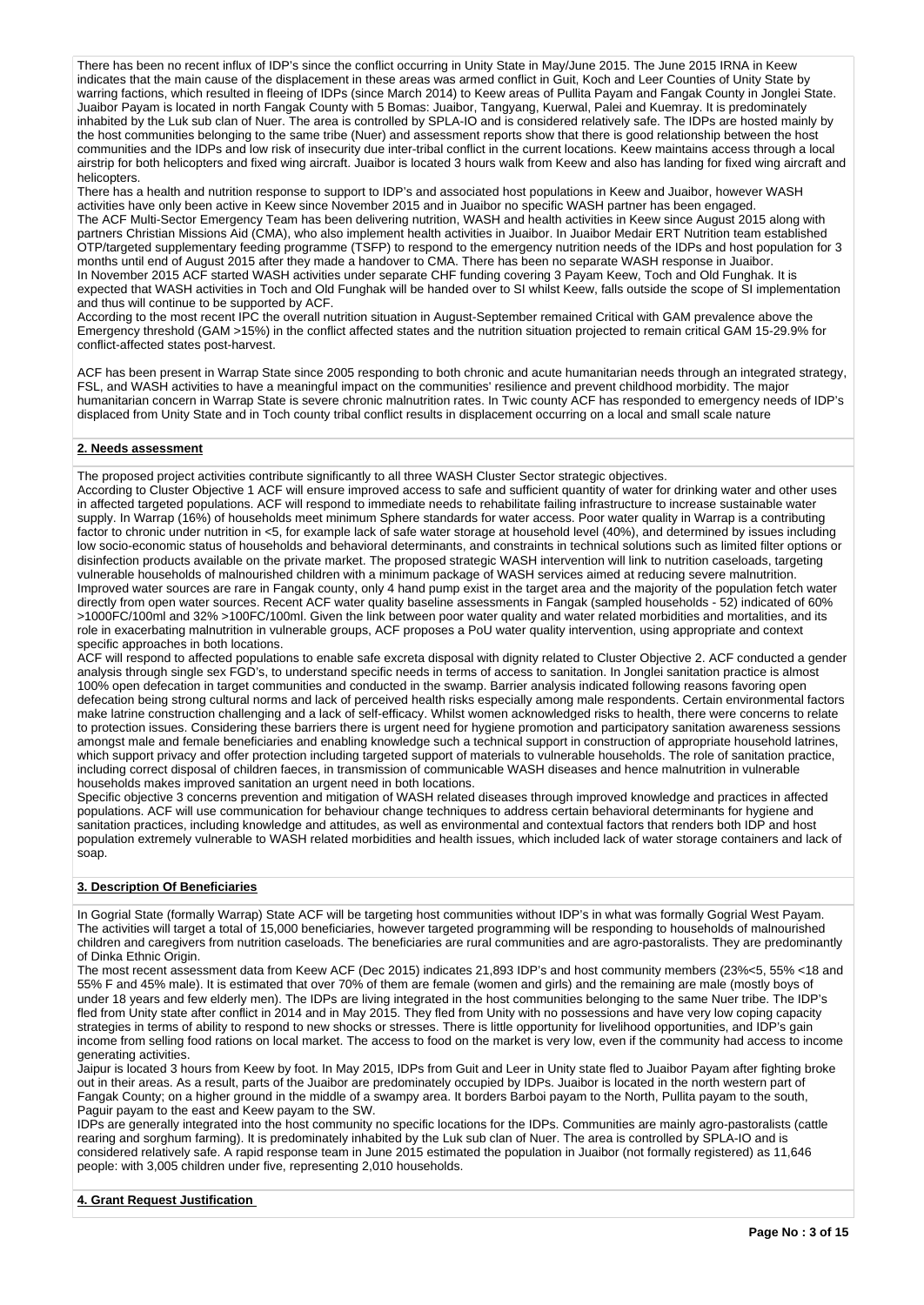The following points detail the rationale that justifies why ACF should be funded to undertake emergency WASH programming in Fangak and Gogrial County.

1. ACF remain strategically well positioned and established in both locations, with existing nutrition and WASH programs in Keew and close collaboration with local nutrition partners in Juaibor. There remains a good level of humanitarian access to this area and ACF will be able to start activities immediately as agreements with local authorities and coordination with implementing partners has already been established. 2. ACF is a leader in the WASH sector in South Sudan, with a high level of participation and coordination in the WASH Cluster as well as continued coordination between with other sectors. In both locations CHF funding will add value to nutrition programming, by ensuring key WASH actions support our nutrition projects in Warrap and through local partners in Jonglei. This is particularly relevant in Warrap given high rates of malnutrition and link to WASH cluster allocation strategy.

3. ACF are also Co-coordinators of Nutrition cluster at State level and have capacity and expertise to deliver integrated multi-sectorial WASH activities to address underlying causes of under-nutrition. Proposed ACF WASH programming greatly increases the effectiveness of Nutrition programming by reducing causal factors that are drivers of malnutrition. Diarrhea, as the principal symptom of water related disease, inhibits nutrient absorption as any food that is ingested passes out of the body so rapidly. This is compounded by water related disease usually reducing appetite at a time when due to the infection, metabolic requirements are actually greater than normal and consequently the body requires more rather than less sustenance. Furthermore there is a vicious cycle relationship between malnutrition and water related disease. As much as water related disease can lead to malnutrition (as described previously), malnutrition can impair the immune functions which in turn make someone who is malnourished more susceptible to water related diseases. Consequently the link between WaSH and malnutrition is very significant, and the lifesaving work that is already done by ACF's treatment of malnutrition in Warrap and Jonglei (through partners) states will be significantly complemented by this proposed WaSH action. Life-saving will also come from the emergency response component that will meet the critical WaSH needs in Jonglei caused by displacement due to the fighting in the neighboring states.

4. The overall outcomes, outputs and activities of the proposed project are closely in-line with the WASH Cluster strategy outlined in the 2015 Humanitarian Response Plan (mid-year review) and the CHF-SA1 strategy paper. The activities respond to two priority needs intended to be addressed through CHF funding. Firstly ACF focus on maintaining adequate WASH service delivery in areas of high and prolonged displacement, where populations are dependent on humanitarian assistance. Secondly, responding to high malnutrition rates in non-conflict states by addressing underlying causes and by implementing that a minimum WASH package targeted at household of malnourished children.

5. To date there has been no significant WASH interventions Juaibor Payam, whilst needs are high and access to IDP and host population is sufficient to deliver a response.

6. The WASH intervention in Warrap addresses high WASH vulnerabilities that contribute to some of the highest level of undernutrition in the country (GAM-24.2%, SAM-5.0%) according to the latest IPC report. A post-harvest Nutrition SMART survey conducted by ACF in November 2015 observed 29.1% GAM and SAM 4.0% rates and are the highest observed since 2008.

7. ACF has a significant capacity and experience with cholera preparedness and response. ACF ensures that a capable WASH partner is present in this high risk area.

# **5. Complementarity**

In Warrap major needs in terms of water supply infrastructure exist highlighted through the baseline KAP survey. Only 9% of households use up to 120 l/day, the remaining 91% use less than 120/l/day. Considering the average household size of eight people and Sphere guidelines of 15 l /pp /day over 90% of the respondents do not have access to recommended daily water volumes per day. Moreover, low level of knowledge of barriers for disease transmission; 42% of respondents think that nothing can be done to prevent diarrhea. This finding highlights continued need to change knowledge, attitudes and practices to prevent diarrhea at household level and behavior change frameworks to contribute to deliver more effective hygiene and sanitation implementation. The current WASH project is working to address these issues through rehabilitation to water supply infrastructures and promotion of PHAST and CLTS approaches to mobilize improved hygiene behaviour in communities through a participatory approach. The proposed activities address needs such as distribution of NFI to enable safe water storage at household level. ACF are State WASH cluster Focal Point and continued coordination of WASH partners in Warrap State is part of the proposed activities.

In November 2015 ACF started WASH activities under CHF funding covering 3 Payam Keew, Toch and Old Funghak. It is expected that WASH activities in Toch and Old Funghak will be handed over to SI whilst Keew, falls outside the scope of SI implementation and thus WASH needs will continue to be supported by ACF, as outlined in this proposal. The proposed activities in Keew and Jaibour complement the current activities by extending length of intervention will allow follow up of behaviour change programming, such as community led sanitation approaches and further training to CHVs in behaviour change methodologies, retaining the investment and progress already made. Furthermore, we shall continue to support needs of vulnerable women and young girls in menstrual hygiene management. Currently we are piloting the use of 'Afripads', based on results of FGD's. The proposed activities will re-integrate the results and evaluation from the current programming and design, using the insights derived from communication and feedback with the communities in Keew to conduct a high quality intervention in Jaibour; similar in context and needs.

The proposed ACF interventions are targeted in communities with high levels of malnutrition and associated high vulnerabilities to WASH diseases contributing to poor nutritional status. Significant malnutrition caseloads presenting in Keew and Juaibor – in Keew 355 SAM and MAM children, resulting from screening of 1700 children. Rates of SAM and MAM in Fangak county are projected to remain high into 2016 according to most recent September IPC; projected caseload in Keew and Juaibor is 1800 SAM/MAM cases under the proposed project period. As known that diarrhea aggravates malnutrition provision of safe water and sanitation contributes significantly to improved health outcomes. Based on this perspective ACF intends to embed the WASH response which complements the nutrition programming implemented directly by ACF or through nutrition partners. WASH Interventions and monitoring of a 'minimum package' at household level includes access to safe water in terms of quality, and acceptable quantity, distance and storage of water. Households will also be enabled with handwashing knowledge, including use of soap or ash and critical times. Lastly, access to sanitation and practice safe disposal of children feces will be managed. These interventions for malnourished children provide an opportunity to target and assist the most vulnerable families proactively. Compliance of households to minimum package will be monitored through follow up households' surveys and also included in endline and baseline surveys.

# **LOGICAL FRAMEWORK**

# **Overall project objective**

The objectives is to improve access to safe water in terms of quality and quantity available, improve access to safe sanitation options and hygiene practices through supporting enabling environment and integrated participatory approaches which seek to increase the impact of the intervention on the overall the health status and reduce vulnerabilities of the beneficiaries to WASH related diseases. The project seeks to target the most vulnerable beneficiaries in catchment location who are most vulnerable to WASH related diseases or protection and gender related health and hygiene issues. The overall project objective is to provide quality WASH programming to respond to urgent humanitarian needs.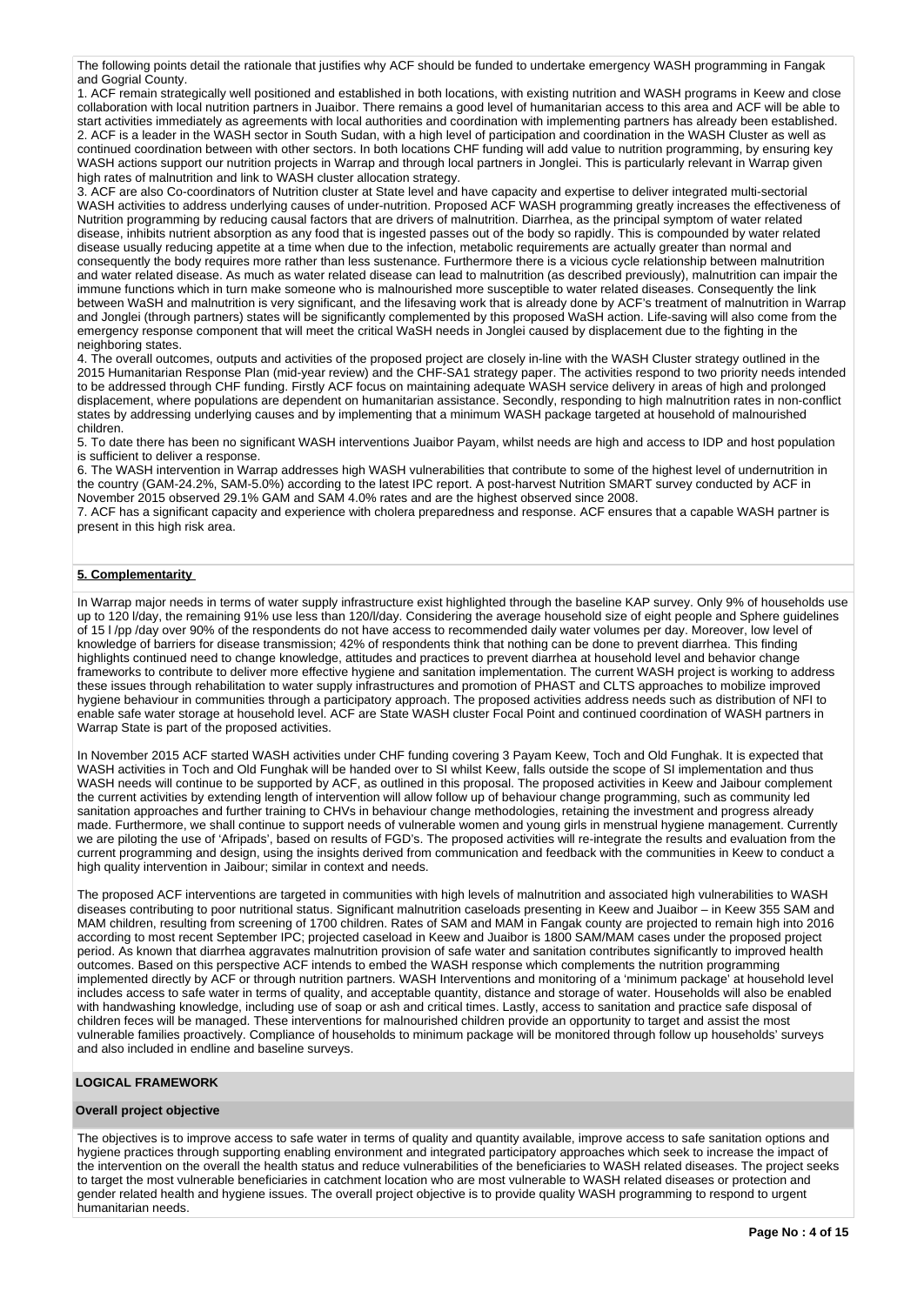| <b>WATER, SANITATION AND HYGIENE</b>                                                                                                                |                                                                                                                   |                                 |
|-----------------------------------------------------------------------------------------------------------------------------------------------------|-------------------------------------------------------------------------------------------------------------------|---------------------------------|
| <b>Cluster objectives</b>                                                                                                                           | <b>Strategic Response Plan (SRP) objectives</b>                                                                   | <b>Percentage of activities</b> |
| CO1: Affected populations have timely<br>access to safe and sufficient quantity of<br>water for drinking, domestic use and hygiene<br>(SPHERE)      | HRP 2016 SO1: Save lives and alleviate<br>suffering through safe access to services and<br>resources with dignity | 35                              |
| CO2: Affected populations are enabled to<br>practice safe excreta disposal with dignity in<br>a secure environment                                  | HRP 2016 SO1: Save lives and alleviate<br>suffering through safe access to services and<br>resources with dignity | 30                              |
| CO3: Affected populations have knowledge<br>and appropriate behaviors to prevent and<br>mitigate WASH related diseases and practice<br>good hygiene | HRP 2016 SO1: Save lives and alleviate<br>suffering through safe access to services and<br>resources with dignity | 35 <sup>5</sup>                 |

**Contribution to Cluster/Sector Objectives :** ACF will contribute to timely provision and access to safe water, improve access to sanitation and improved hygiene including respond to remaining needs of vulnerable women and young girls in both target locations.

The WASH intervention in Warrap addresses high WASH vulnerabilities that directly contribute to some of the highest level of undernutrition in the country (GAM-24.2%, SAM-5.0%) according to the latest IPC report. A recent post-harvest Nutrition SMART survey conducted by ACF in November 2015 observed 29.1% GAM and SAM 4.0% rates and are the highest observed since 2008 when ACF began to monitor trends of malnutrition in this area. ACF's proposed response responds to immediate needs to rehabilitate failing infrastructure to increase sustainable water supply. In Warrap (16%) of households meet minimum Sphere standards for water access which leads to problems with hygiene. Poor water quality in Warrap is considered to be a contributing factor to chronic under nutrition in & lt; 5, demonstrated by a lack of safe water storage at household level (40%), determined by contextual issues including low socio-economic status of households and behavioral determinants such as lack of knowledge on causes and prevention on diarrhea, and constraints in technical solutions such as limited filter options or chemical disinfection products available on the private market. The proposed strategic WASH intervention will link to nutrition caseloads, thereby targeting vulnerable households of malnourished children with a minimum package of WASH, reducing severe malnutrition.

In Jonglei high mortality and morbidity related to the poor access to WASH and high risks of disease outbreaks given the presence of endemic cholera exist. Also significant malnutrition caseloads presenting in Keew and Juaibor - CMA/ACF have treated 355 SAM and MAM children, resulting from screening of 1700 children. Rates of SAM and MAM in Fangak county are projected to remain high into 2016 according to most recent September IPC; projected caseload in Keew and Juaibor is 1800 SAM/MAM cases under the proposed project period. Improved water sources are rare in Fangak county, only 4 hand pump exist in the target area, the majority of the population fetch water directly from open water sources. Recent ACF water quality baseline assessments (sampled households - 52) indicated of 60% >1000FC/100ml and 32% >100FC/100ml. The response to the needs for potable water will scale up PoU household water treatment among vulnerable communities in both host and IDP populations. Moreover the population lacks containers for transport and separate storage at household level. Under the present project collapsible jerry cans are distributed to the most vulnerable households (identified through nutrition screening, IDP status and other WASH vulnerabilities) however scope is limited under current project proposal, necessitating ongoing funding to maintain access to potable water to most vulnerable in Keew and Juaibor.

Furthermore, seasonality influences level of risk as dry season prolong, open water sources become heavily contaminated, and the risk of acute watery diarrhea and associated WASH morbidities increases. There is a lack of awareness in the communities regarding risk of communicable diseases which this proposal seeks to address.

#### **Outcome 1**

Targeted population have improved access to safe water and enabled to improve water quality at household level through promotion a point of use household water treatment and the safe water chain

# **Output 1.1**

# **Description**

A total of 1800 ( 1200 Keew and 600 Jibor) vulnerable households including malnourished children and caregivers have improved access to safe potable water and are enabled to carry out improved water related care practices at household level

#### **Assumptions & Risks**

Cooperation with Nutrition partners for active case finding Access to population remains the same and security is OK Population accept our hygiene promotion messages Core pipeline can supply items as required – filter cloths, plastic bucket with taps and collapsible jerry cans

#### **Activities**

#### **Activity 1.1.1**

Distribution of 1800 boiling pots and filter cloth, collapsible jerry can and water storage containers (bucket with taps) for caregivers of malnourished children for safe water storage at household level

#### **Activity 1.1.2**

Conduct mass hygiene promotion campaigns for treatment of water through boiling and filtering

## **Activity 1.1.3**

Conduct Post Distribution Monitoring for distribution of NFI items

#### **Activity 1.1.4**

Water Quality monitoring at HH level sampling baseline and endline

#### **Indicators**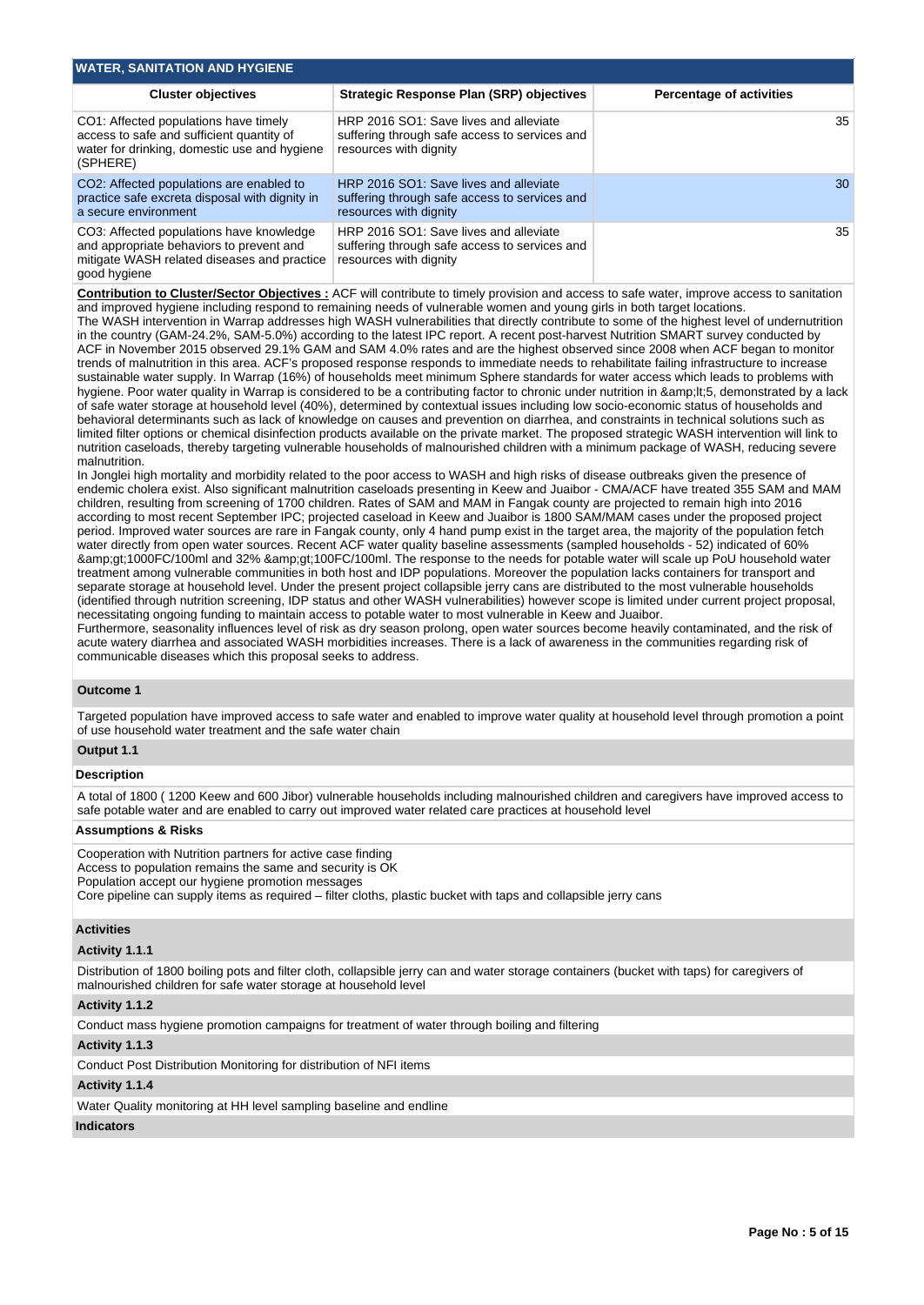|                 |                                         |                                                                                                    |       | <b>End cycle beneficiaries</b>      |      |      |        |  |
|-----------------|-----------------------------------------|----------------------------------------------------------------------------------------------------|-------|-------------------------------------|------|------|--------|--|
| Code            | <b>Cluster</b>                          | <b>Indicator</b>                                                                                   |       | Men   Women   Boys   Girls   Target |      |      |        |  |
| Indicator 1.1.1 | <b>WATER, SANITATION</b><br>AND HYGIENE | Frontline # of emergency affected people enabled<br>to practice safe water at the household level. | 1.902 | 6.112                               | 1.33 | 1.44 | 10,800 |  |

**Means of Verification :** Activity Progress Reports (APR), Monthly Reports, PDM, Beneficiary data, Distribution reports,Water Quality Monitoring Database Analysis

# **Output 1.2**

**Description**

Rehabilitation of 33 existing water points

# **Assumptions & Risks**

Boreholes are require rehabilitation at time of intervention

Access to population remains the same and security is OK

Community accept to participate in rehabilitation works and be trained in community O & M

Core pipeline can supply items as required

# **Activities**

# **Activity 1.2.1**

Training to water user committees (WUC's) on operation and maintenance including minimum female participation

## **Activity 1.2.2**

Repair works to existing boreholes/water points (3 in Keew/Juaibor and 30 in Warrap)

#### **Activity 1.2.3**

Distribution of tool kits to WUC's through pump mechanic associations (PMA's) (10 in Warrap)

# **Indicators**

|                 |                                         |                                                                                          |                | End cycle beneficiaries<br>Women   Boys   Girls |      |      |               |  |
|-----------------|-----------------------------------------|------------------------------------------------------------------------------------------|----------------|-------------------------------------------------|------|------|---------------|--|
| Code            | <b>Cluster</b>                          | <b>Indicator</b>                                                                         | <b>Men</b>     |                                                 |      |      | <b>Target</b> |  |
| Indicator 1.2.1 | <b>WATER, SANITATION</b><br>AND HYGIENE | Frontline # of water points/boreholes rehabilitated                                      |                |                                                 |      |      | 33            |  |
|                 |                                         | <b>Means of Verification:</b> Completion reports, MoU with community, local partners     |                |                                                 |      |      |               |  |
| Indicator 1.2.2 | <b>WATER, SANITATION</b><br>AND HYGIENE | Frontline # Number of emergency affected people<br>with access to improved water sources | 4.815<br>6.735 |                                                 | 2,37 | 2.57 | 16.500        |  |

**Means of Verification :** APR, Monthly Reports, Beneficary data, work completion reports, HH survey, WQ monitoring

# **Outcome 2**

Vulnerable IDP and host communities and beneficiaries have improved capacity to practice and carry out safe sanitation and hygiene behaviors

# **Output 2.1**

# **Description**

Conduct training of 4 HP , 22 CHV and 43 Model Mothers in appropriate PHAST techniques and WASH hygiene messaging to be delivered in Keew and Jibor

# **Assumptions & Risks**

Rainy Season does not impede access and activities Community accept incentives to continue work No further displacement from area

# **Activities**

#### **Activity 2.1.1**

Training of HP in PHAST techniques for WASH related hygiene promotion and WASH hygiene messaging

# **Activity 2.1.2**

Training of CHV in PHAST techniques for WASH related hygiene promotion and WASH hygiene messaging

# **Activity 2.1.3**

Training of Model Mothers in PHAST techniques and in key hygiene messages for caregivers of malnourished infants

#### **Indicators**

|                                                                                                           |                                  |                                                             |            | <b>End cycle beneficiaries</b> |    |  |               |  |  |  |
|-----------------------------------------------------------------------------------------------------------|----------------------------------|-------------------------------------------------------------|------------|--------------------------------|----|--|---------------|--|--|--|
| Code                                                                                                      | <b>Cluster</b>                   | <b>Indicator</b>                                            | <b>Men</b> | Women   Boys   Girls           |    |  | <b>Target</b> |  |  |  |
| Indicator 2.1.1                                                                                           | WATER, SANITATION<br>AND HYGIENE | Frontline # of community based hygiene<br>promoters trained | 56<br>13   |                                | 69 |  |               |  |  |  |
| <b>Means of Verification:</b> APR, Training Reports, Certificates and Monthly Reports, CHV weekly Reports |                                  |                                                             |            |                                |    |  |               |  |  |  |
| Output 2.2                                                                                                |                                  |                                                             |            |                                |    |  |               |  |  |  |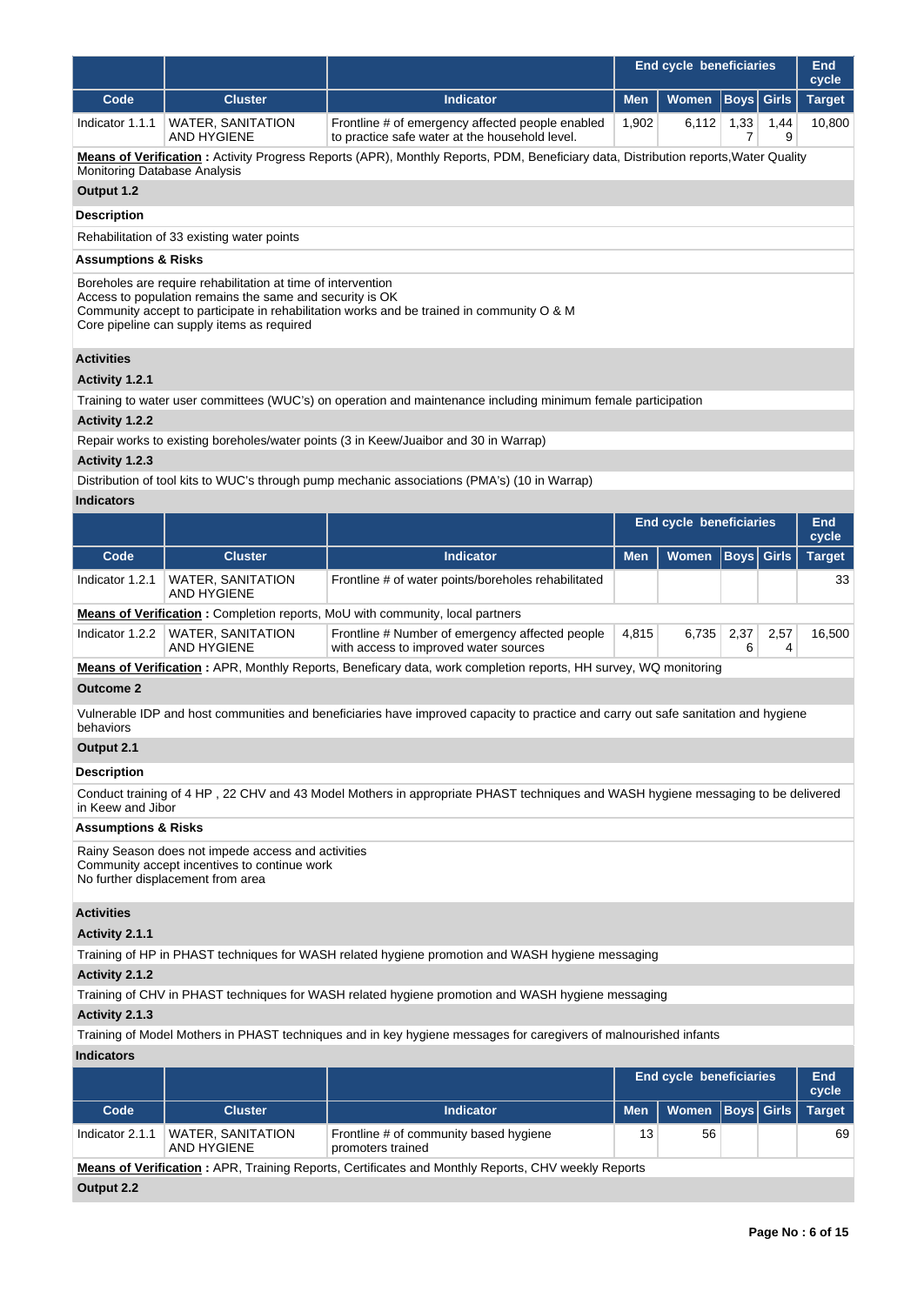# **Description**

90 community level PHAST sessions leading to improved sanitation and hygiene practices demonstrated by improved knowledge, attitudes and behavior change at household and community level

## **Assumptions & Risks**

Rainy Season does not impede access and activities Community accept incentives to continue work No further displacement from area

## **Activities**

# **Activity 2.2.1**

90 Community mobilization sessions using PHAST approach

#### **Activity 2.2.2**

Distribution of latrine digging kits and plastic sheeting to vulnerable households (Model Mothers/CHV's)

#### **Activity 2.2.3**

Mini KAP Baseline and Endline Conducted on WASH minimum package at household level

# **Activity 2.2.4**

Household sessions delivered by CHV's to caregivers of malnourished children <5

#### **Activity 2.2.5**

Model Mothers hold weekly peer-peer sessions incentivized through soap delivery on hand-washing at key times

#### **Indicators**

|                                                                                                                          |                                                                                                                                 |                                                                                                                                    | <b>End cycle beneficiaries</b> |       | <b>End</b><br>cycle |           |               |  |  |  |
|--------------------------------------------------------------------------------------------------------------------------|---------------------------------------------------------------------------------------------------------------------------------|------------------------------------------------------------------------------------------------------------------------------------|--------------------------------|-------|---------------------|-----------|---------------|--|--|--|
| Code                                                                                                                     | <b>Cluster</b>                                                                                                                  | Indicator                                                                                                                          | <b>Women</b><br><b>Men</b>     |       | <b>Boys Girls</b>   |           | <b>Target</b> |  |  |  |
| Indicator 2.2.1                                                                                                          | <b>WATER, SANITATION</b><br>AND HYGIENE                                                                                         | Frontline # of emergency affected people<br>equipped to practice good hygiene behaviors<br>through participatory hygiene promotion | 1.902                          | 6.112 | 1,33                | 1,44<br>9 | 10.800        |  |  |  |
| endline                                                                                                                  | Means of Verification: APR, Monthly Reports, Community Action Plans (CAP's), PHAST reports, FGD and HH survey, KAP baseline and |                                                                                                                                    |                                |       |                     |           |               |  |  |  |
| Indicator 2.2.2                                                                                                          | <b>WATER, SANITATION</b><br>AND HYGIENE                                                                                         | Frontline # of emergency affected people enabled<br>to safely dispose of excreta in an emergency<br>setting                        | 1.362                          | 1.476 | 584                 | 633       | 4.055         |  |  |  |
| <b>Means of Verification:</b> APR, Monthly Reports, Observation, ODF status, distribution reports, KAP survey, HH survey |                                                                                                                                 |                                                                                                                                    |                                |       |                     |           |               |  |  |  |
| Output 2.3                                                                                                               |                                                                                                                                 |                                                                                                                                    |                                |       |                     |           |               |  |  |  |

# **Description**

1000 vulnerable young women are able to practice improved menstrual hygiene management with dignity and reducing vulnerabilities to health and protection related issues with key items distributed through model mother groups in Keew and Jibor

#### **Assumptions & Risks**

Rainy Season does not impede access and activities Community accept modality of intervention No further displacement from area

## **Activities**

# **Activity 2.3.1**

Distribution of 1000 MHM kits with targeted messaging

#### **Activity 2.3.2**

Conduct one post distribution monitoring

# **Indicators**

|                               |                                                                 |                                                                                                                         | <b>End cycle beneficiaries</b> |       | End<br>cycle      |   |               |  |  |  |
|-------------------------------|-----------------------------------------------------------------|-------------------------------------------------------------------------------------------------------------------------|--------------------------------|-------|-------------------|---|---------------|--|--|--|
| Code                          | <b>Cluster</b>                                                  | <b>Indicator</b>                                                                                                        | <b>Men</b>                     | Women | <b>Boys</b> Girls |   | <b>Target</b> |  |  |  |
| Indicator 2.3.1               | <b>WATER, SANITATION</b><br>AND HYGIENE                         | Frontline # of emergency affected women & girls<br>enabled to practice safe, dignified menstrual<br>hygiene management. |                                | 1.000 | 0                 | 0 | 1.000         |  |  |  |
| <b>Means of Verification:</b> |                                                                 |                                                                                                                         |                                |       |                   |   |               |  |  |  |
| Indicator 2.3.2               | WATER, SANITATION<br>AND HYGIENE                                | Core Pipeline # of MHM kits distributed                                                                                 |                                |       |                   |   | 1.000         |  |  |  |
|                               | <b>Means of Verification:</b> Distribution reports, PDM reports |                                                                                                                         |                                |       |                   |   |               |  |  |  |

# **Outcome 3**

Affected communities and at risk groups in Warrap are ensured safe, equitable and sustainable access to water for drinking and domestic chores (15l/pp/day) (0 faecal coliforms/ml) and malnourished mothers/carers and children enabled with improved hygiene and sanitation knowledge and behaviors leading to reduction in diarrhea in target households.

# **Output 3.1**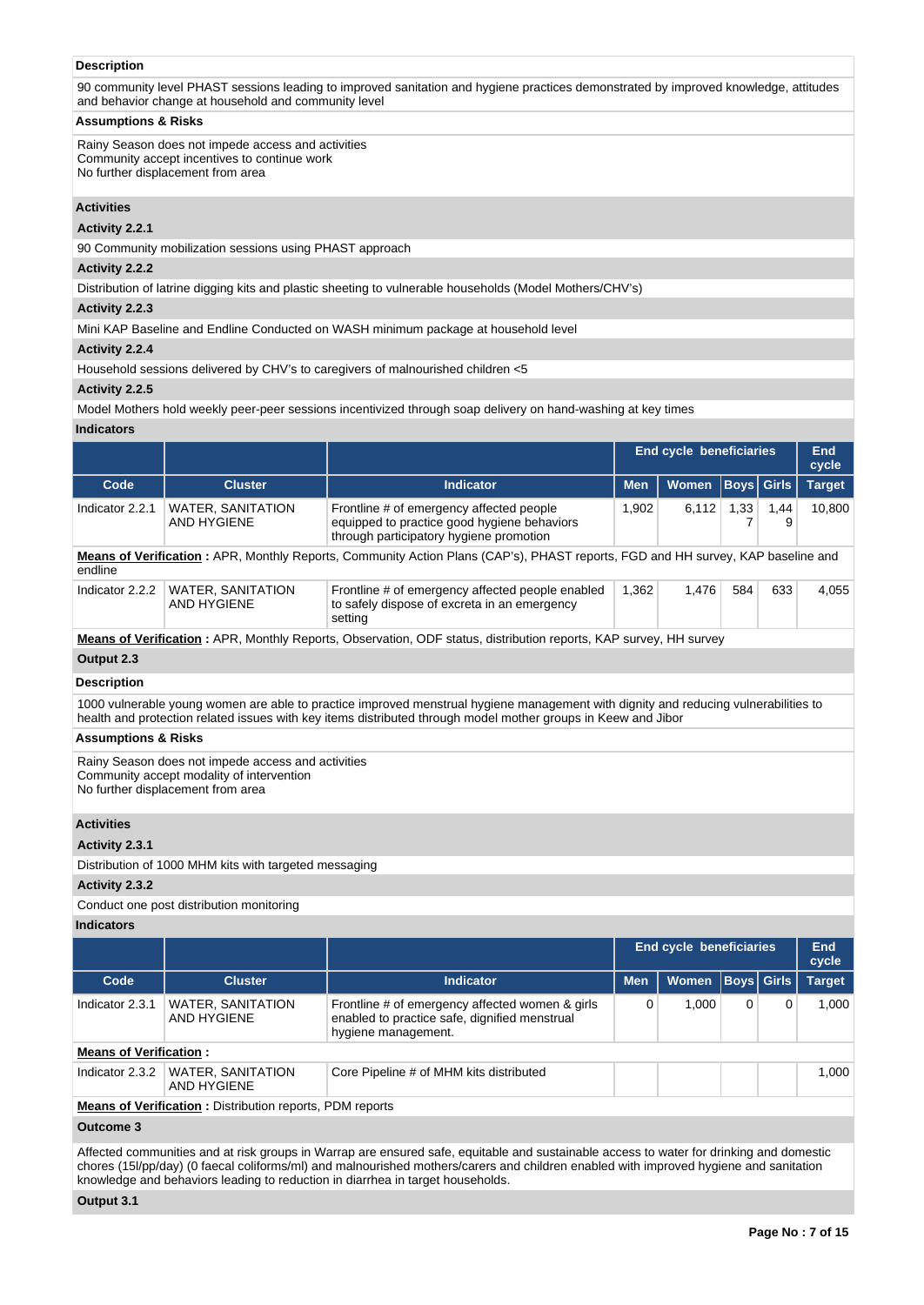# **Description**

2000 households of malnourished mothers and children enabled to practice safe water chain and improve their management of safe drinking water.

#### **Assumptions & Risks**

Nutrition caseload remains relevant Access and acceptance remains in the community Local supply chains and markets are functional Security remains stable

## **Activities**

**Activity 3.1.1** 

Distribution of 2000 water storage container (bucket and lid) to care-givers of malnourished children

# **Activity 3.1.2**

Targeted household hygiene promotion on safe water chain and safe storage of drinking water

# **Activity 3.1.3**

Water Quality Analysis baseline and endline monitoring

#### **Indicators**

|                 |                                  |                                                                                                    |            | <b>End cycle beneficiaries</b> |      |      |        |
|-----------------|----------------------------------|----------------------------------------------------------------------------------------------------|------------|--------------------------------|------|------|--------|
| Code            | <b>Cluster</b>                   | <b>Indicator</b>                                                                                   | <b>Men</b> | Women Boys Girls               |      |      | Target |
| Indicator 3.1.1 | WATER, SANITATION<br>AND HYGIENE | Frontline # of emergency affected people enabled<br>to practice safe water at the household level. | 3.600      | 4.800                          | 1.72 | 1.87 | 12.000 |

**Means of Verification :** HH survey, PDM

# **Output 3.2**

# **Description**

15,000 beneficiaries receiving appropriate hygiene promotion messaging and participating in participatory sessions

# **Assumptions & Risks**

Population and nutrition caseloads remains relevant Access and acceptance remains in the community Local supply chains and markets are functional Security remains stable

## **Activities**

**Activity 3.2.1** 

Training for 30 CHV and 30 model mothers

# **Activity 3.2.2**

2 Mass sensitization events held for celebration of World Toilet Day and Global Handwashing Day and household hygiene promotion sessions on key messages

# **Activity 3.2.3**

600 HP sessions will be performed by WASH community volunteers integrated with Community Nutrition Volunteers' and mothers to mothers groups

#### **Activity 3.2.4**

30 CLTS triggering events held to initiate latrine construction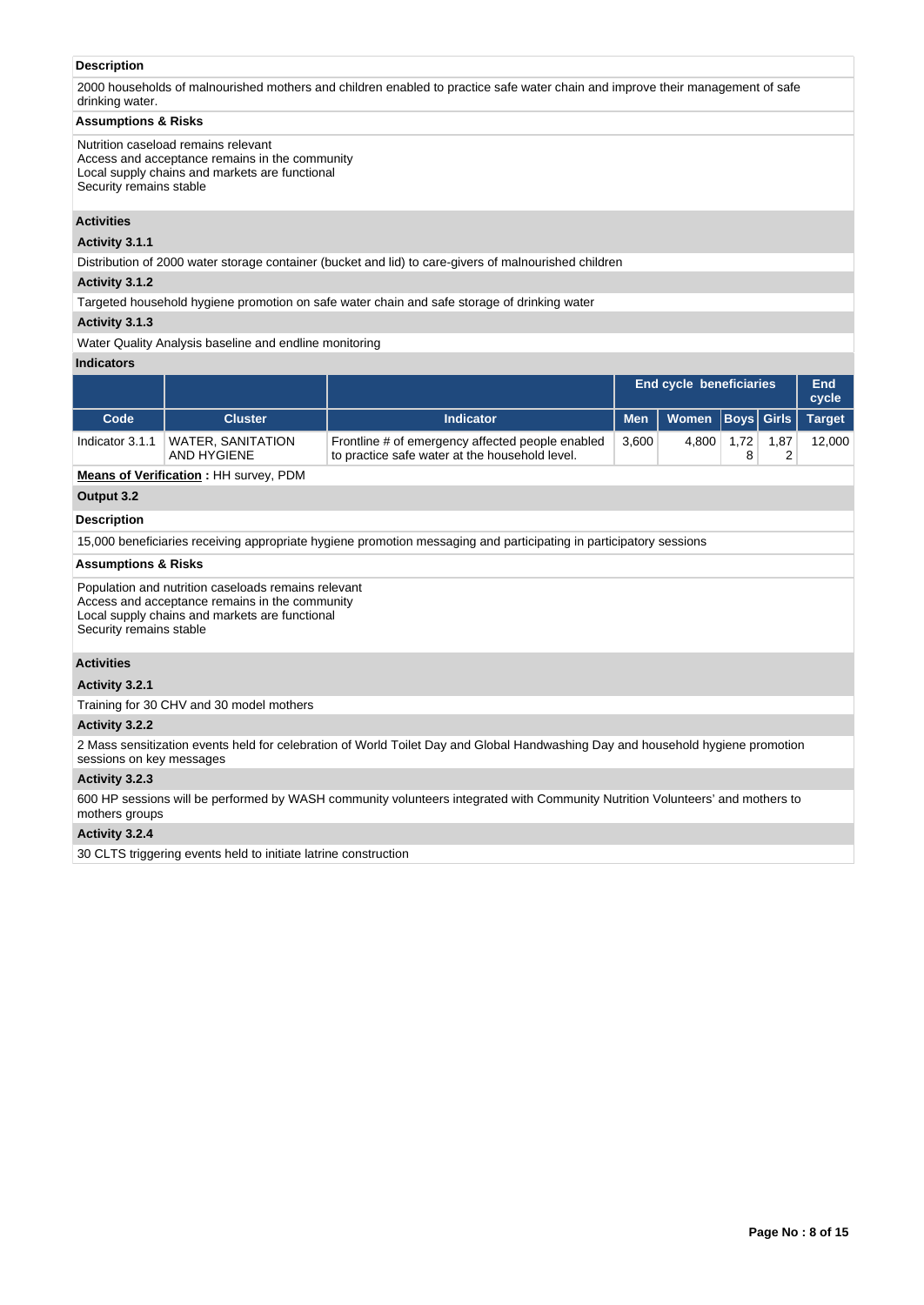#### **Indicators**

| <b>Indicators</b>                              |                                                                                                                                                                                                                                                                                         |                                                                                                                                                                                                                                                                                                                          |            |                                |             |              |               |  |  |
|------------------------------------------------|-----------------------------------------------------------------------------------------------------------------------------------------------------------------------------------------------------------------------------------------------------------------------------------------|--------------------------------------------------------------------------------------------------------------------------------------------------------------------------------------------------------------------------------------------------------------------------------------------------------------------------|------------|--------------------------------|-------------|--------------|---------------|--|--|
|                                                |                                                                                                                                                                                                                                                                                         |                                                                                                                                                                                                                                                                                                                          |            | <b>End cycle beneficiaries</b> |             |              |               |  |  |
| Code                                           | <b>Cluster</b>                                                                                                                                                                                                                                                                          | <b>Indicator</b>                                                                                                                                                                                                                                                                                                         | <b>Men</b> | <b>Women</b>                   | <b>Boys</b> | <b>Girls</b> | <b>Target</b> |  |  |
| Indicator 3.2.1                                | <b>WATER, SANITATION</b><br><b>AND HYGIENE</b>                                                                                                                                                                                                                                          | Frontline # of community based hygiene<br>promoters trained                                                                                                                                                                                                                                                              | 15         | 45                             |             |              | 60            |  |  |
|                                                | <b>Means of Verification: Training Reports, APR, Monthly Reports</b>                                                                                                                                                                                                                    |                                                                                                                                                                                                                                                                                                                          |            |                                |             |              |               |  |  |
| Indicator 3.2.2                                | <b>WATER, SANITATION</b><br><b>AND HYGIENE</b>                                                                                                                                                                                                                                          | Frontline # of emergency affected people<br>equipped to practice good hygiene behaviors<br>through participatory hygiene promotion                                                                                                                                                                                       | 4,500      | 6,000                          | 2,16<br>0   | 2,34<br>0    | 15,000        |  |  |
|                                                |                                                                                                                                                                                                                                                                                         | <b>Means of Verification: APR, Monthly Reports, CHV Weekly Reports, FGD's, KAP survey</b>                                                                                                                                                                                                                                |            |                                |             |              |               |  |  |
| disabled;<br>Warrap:<br>HH survey (KAP survey) | 60% of beneficiaries with knowledge of 3 to 5 key times for hand-washing<br>1800 women receiving soap during Model Mother Peer Groups<br>70% of Households with water quality of 0 faecal coliforms / 100ml<br>60% of beneficiaries with knowledge of 3 to 5 key times for hand-washing | 70% of beneficiaries demonstrate safe water storage and handling at household level<br>40% of beneficiaries with access to a clearly identified hand washing location with water and soap/ash is available at household level<br>30% of Vulnerable people reporting use of a toilet for defecation (household or shared) |            |                                |             |              |               |  |  |
| <b>M&amp;R</b>                                 |                                                                                                                                                                                                                                                                                         |                                                                                                                                                                                                                                                                                                                          |            |                                |             |              |               |  |  |
| <b>Monitoring &amp; Reporting plan</b>         |                                                                                                                                                                                                                                                                                         |                                                                                                                                                                                                                                                                                                                          |            |                                |             |              |               |  |  |
|                                                |                                                                                                                                                                                                                                                                                         | Indicators such as beneficiaries reached will be used to guide progress in activities and will therefore act a process and output indicators.                                                                                                                                                                            |            |                                |             |              |               |  |  |

Progress toward the target value will allow program managers to prioritize works or not. The tracking of quantitative data will be gathered from primary paper records at field level, for example weekly distribution sheets or weekly hygiene promotion attendance records. These records are simple to manage at field level and provide accurate and instant information that can updates progress toward overall targets. The indicator may also be used to guide procurement planning or human resource needs.

In general tracking of activities will be recorded on a weekly basis by supervisors and activity managers at field level. The program manager will submit this information monthly and update an activity progress reporting format along with narrative detail on project performance. This will be conducted on a monthly basis. The project manager will be responsible for collecting the necessary information from various team members, including specifically field supervisors or directly from the hygiene supervisors. The program manager may engage with logistics to track details regarding number of items distributed for example.

Data collected should be utilized by all members of the program team, most importantly by the project manager and decision makers involved in work planning and activity planning.

Specific tools such as water quality monitoring using del agua kits will be used twice during project cycle, as a baseline and endline for assessing impact on water quality at household level. Also the water quality tool will be used case by case to ensure acceptable water quality after a particular activity at the water source. Post distribution monitoring will be conducted as one-off assessment after monitoring.

Other tools such as gender analysis, using focus groups discussions and key interviews will be used to collect qualitative data and discursive information which will guide the project manager and technical coordinators regarding integrative and holistic areas of the program intervention. This will be ongoing monitoring throughout the project cycle to gauge ACF's contribution and efficacy to gender mainstreaming in WASH activities.

# **Workplan**

| <b>Activitydescription</b>                                                                                                                                                                                                        | Year |  | $\overline{2}$ |  |   | 5 | 6 |   |   | 9 | $110$ 11 12 |  |
|-----------------------------------------------------------------------------------------------------------------------------------------------------------------------------------------------------------------------------------|------|--|----------------|--|---|---|---|---|---|---|-------------|--|
| Activity 1.1.1: Distribution of 1800 boiling pots and filter cloth, collapsible jerry can<br>and water storage containers (bucket with taps) for caregivers of malnourished<br>children for safe water storage at household level | 2016 |  |                |  |   | X | X | X |   |   |             |  |
| Activity 1.1.2: Conduct mass hygiene promotion campaigns for treatment of water<br>through boiling and filtering                                                                                                                  | 2016 |  |                |  |   | X | X | X |   |   |             |  |
| Activity 1.1.3: Conduct Post Distribution Monitoring for distribution of NFI items                                                                                                                                                | 2016 |  |                |  |   |   |   |   | X |   |             |  |
| Activity 1.1.4: Water Quality monitoring at HH level sampling baseline and endline                                                                                                                                                | 2016 |  |                |  | X |   |   |   | X |   |             |  |
| Activity 1.2.1: Training to water user committees (WUC's) on operation and<br>maintenance including minimum female participation                                                                                                  | 2016 |  |                |  | X | X |   |   |   |   |             |  |
| Activity 1.2.2: Repair works to existing boreholes/water points (3 in Keew/Juaibor<br>and 30 in Warrap)                                                                                                                           | 2016 |  |                |  | X | X | X |   |   |   |             |  |
| Activity 1.2.3: Distribution of tool kits to WUC's through pump mechanic<br>associations (PMA's) (10 in Warrap)                                                                                                                   | 2016 |  |                |  |   | x | X |   | X |   |             |  |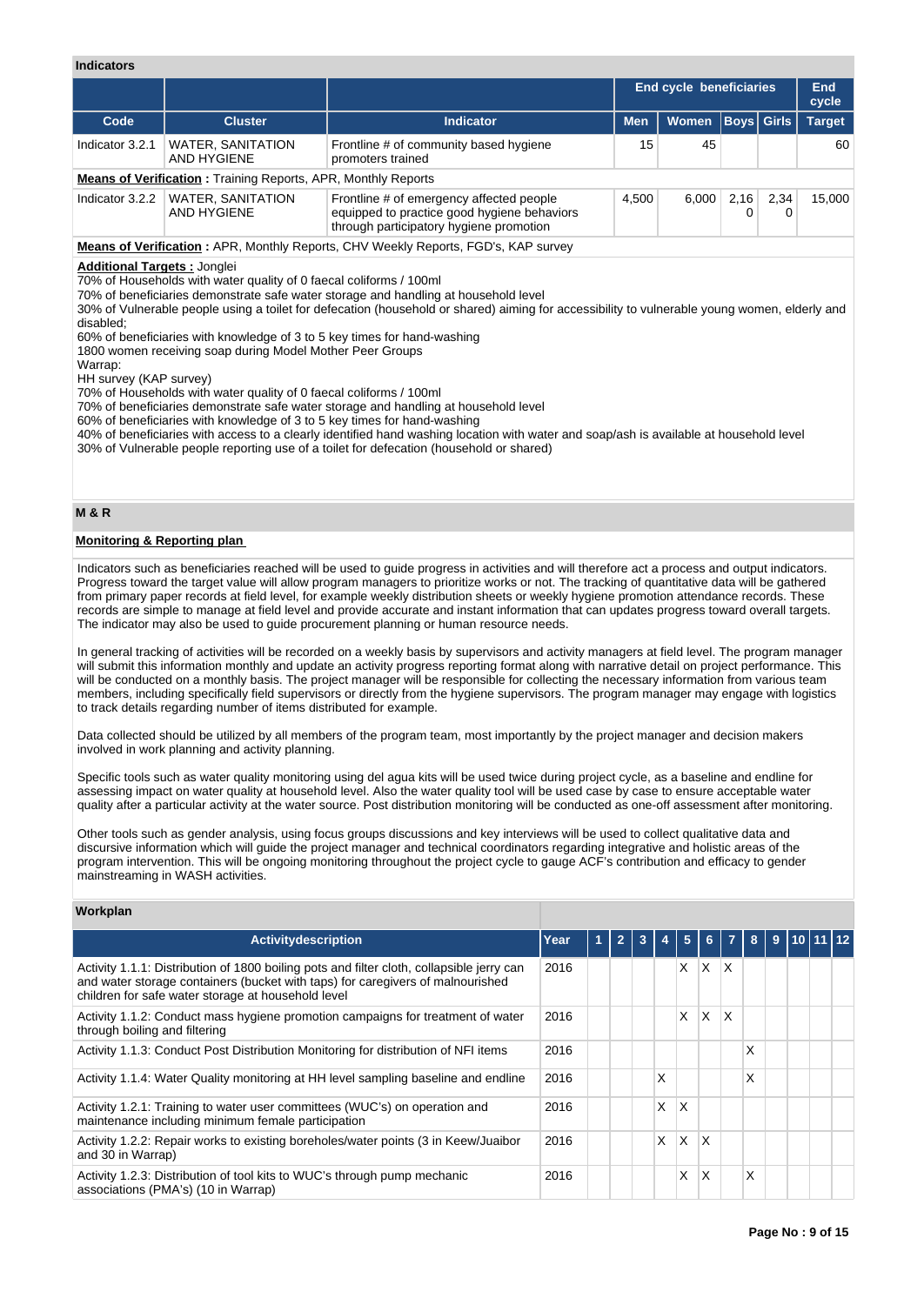| Activity 2.1.1: Training of HP in PHAST techniques for WASH related hygiene<br>promotion and WASH hygiene messaging                                                            | 2016 |  | X |                         |              |              |              |                         |  |  |
|--------------------------------------------------------------------------------------------------------------------------------------------------------------------------------|------|--|---|-------------------------|--------------|--------------|--------------|-------------------------|--|--|
| Activity 2.1.2: Training of CHV in PHAST techniques for WASH related hygiene<br>promotion and WASH hygiene messaging                                                           | 2016 |  | X |                         |              |              |              |                         |  |  |
| Activity 2.1.3: Training of Model Mothers in PHAST techniques and in key hygiene<br>messages for caregivers of malnourished infants                                            | 2016 |  | X |                         |              |              |              |                         |  |  |
| Activity 2.2.1: 90 Community mobilization sessions using PHAST approach                                                                                                        | 2016 |  | X | $\overline{\mathsf{x}}$ | $X$ $X$      |              | ΙX.          |                         |  |  |
| Activity 2.2.2: Distribution of latrine digging kits and plastic sheeting to vulnerable<br>households (Model Mothers/CHV's)                                                    | 2016 |  |   | X                       | $\times$     | <sup>X</sup> | X            |                         |  |  |
| Activity 2.2.3: Mini KAP Baseline and Endline Conducted on WASH minimum<br>package at household level                                                                          | 2016 |  | X |                         |              |              |              | X                       |  |  |
| Activity 2.2.4: Household sessions delivered by CHV's to caregivers of<br>2016<br>malnourished children <5                                                                     |      |  |   |                         |              | lx.          | <b>X</b>     | $\overline{\mathsf{x}}$ |  |  |
| Activity 2.2.5: Model Mothers hold weekly peer-peer sessions incentivized through<br>soap delivery on hand-washing at key times                                                | 2016 |  |   | X                       | X            | IX.          | X            | X                       |  |  |
| Activity 2.3.1: Distribution of 1000 MHM kits with targeted messaging                                                                                                          | 2016 |  |   | $\mathsf{x}$            |              | IX.          | <b>X</b>     | $\mathsf{x}$            |  |  |
| Activity 2.3.2: Conduct one post distribution monitoring                                                                                                                       | 2016 |  |   |                         |              |              |              | X                       |  |  |
| Activity 3.1.1: Distribution of 2000 water storage container (bucket and lid) to care-<br>givers of malnourished children                                                      | 2016 |  |   | X                       | $\mathsf{X}$ | IX.          | $\mathsf{X}$ | $\overline{\mathsf{x}}$ |  |  |
| Activity 3.1.2: Targeted household hygiene promotion on safe water chain and safe<br>storage of drinking water                                                                 | 2016 |  |   | $\mathsf{x}$            | ΙX.          | $x \times$   |              | $\overline{\mathsf{x}}$ |  |  |
| Activity 3.1.3: Water Quality Analysis baseline and endline monitoring                                                                                                         | 2016 |  | X |                         |              |              |              |                         |  |  |
| Activity 3.2.1: Training for 30 CHV and 30 model mothers                                                                                                                       | 2016 |  | X |                         |              |              |              |                         |  |  |
| Activity 3.2.2: 2 Mass sensitization events held for celebration of World Toilet Day<br>and Global Handwashing Day and household hygiene promotion sessions on key<br>messages | 2016 |  | X |                         | X            |              |              |                         |  |  |
| Activity 3.2.3: 600 HP sessions will be performed by WASH community volunteers<br>integrated with Community Nutrition Volunteers' and mothers to mothers groups                | 2016 |  |   | X                       | $\mathsf{x}$ | ΙX.          | $\mathsf{x}$ | X                       |  |  |
| Activity 3.2.4: 30 CLTS triggering events held to initiate latrine construction                                                                                                | 2016 |  |   | X                       | ΙX.          | $\mathsf{X}$ | $\times$     | $\overline{\mathsf{x}}$ |  |  |

# **OTHER INFO**

# **Accountability to Affected Populations**

lobally, ACF follow the 2010, Humanitarian Accountability Partnership (HAP) guidelines for accountability to affected populations. In practice this focuses on 5 key commitments for how ACF works with affected populations.

1. Transparency: Provide accessible and timely information to affected populations on organizational procedures,structures and processes that affect them to ensure that they can make informed decisions and choices, and facilitate a dialogue between an organisation and its affected populations over information provision.

2. Feedback and complaints: Actively seek the views of affected populations to improve policy and practice in programming, ensuring that feedback and complaints mechanisms are streamlined, appropriate and robust enough to deal with (communicate, receive, process, respond to and learn from) complaints about breaches in policy and stakeholder dissatisfaction.

3. Participation: Enable affected populations to play an active role in the decision-making processes that affect them through the establishment of clear guidelines and practices to engage them appropriately and ensure that the most marginalised and affected are represented and have influence.

4. Design, monitoring and evaluation: Design, monitor and evaluate the goals and objectives of programmes with the involvement of affected populations, feeding learning back into the organisation on an ongoing basis and reporting on the results of the process. 5. Leadership/Governance: Demonstrate their commitment to accountability to affected populations by ensuring feedback and accountability mechanisms are integrated into country strategies, programme proposals, monitoring and evaluations, recruitment, staff inductions, trainings and performance management, partnership agreements, and highlighted in reporting.

We also understand that working to implement these commitments can be particularly challenging when humanitarian access is limited or absent For example, communication and information flow can be intermittent and difficulties can emerge in ensuring participation or representation; basic elements of an accountable response. Therefor we will work closely with other partners in the affected areas to ensure that a harmonize approach to the key aspects of HAP guidelines can be adapted.

**Implementation Plan**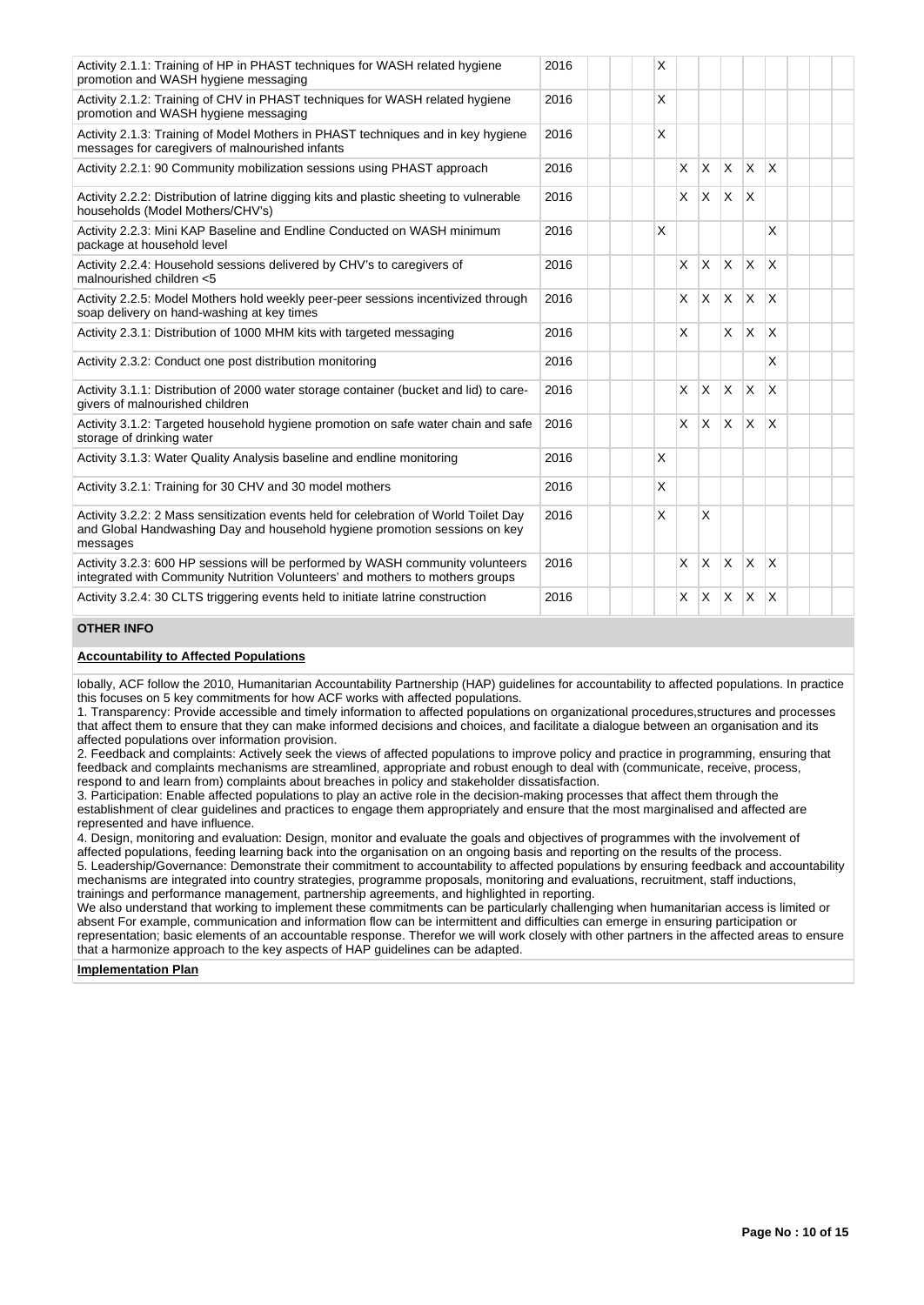ACF shall target distributions of NFI's at households of malnourished children targeting nutrition caseloads. The WASH team will collaborate with nutrition case works to identify target beneficiaries from line lists of patients and will conduct targeted distributions. CHV will follow up with house to house visits and hygiene messaging to ensure the items are used correctly.

To evaluate the impact of PoU approach, ACF will continue regular and systematic bacteriological water quality monitoring at household level and will also form part of the community mobilization to demonstrate actual faecal contamination.

PHAST sessions will be held in community groups of around 20 households from a community together. The meeting will be facilitated by Hygiene Promoters, and/or Team leaders together with the CHV trained in PHAST techniques. The sessions will be held to allow the community analyse their own community needs and risks in terms of water, sanitation and hygiene practices. The ACF team will encourage discussion through activities such as transect walks, observation and use of pocket charts, and IEC materials such as 3-pile sorting. The community hygiene volunteers and team leaders will work with ACF for two days to five per week respectively and will receive a nominal monetary reward in line with payments of local nutrition partners. In line with current nutrition and WASH programming, model mothers receive in kind incentives of sugar, soap or similar items.

ACF shall use the Model Mothers methodology for hygiene promotion. The Mothers Model is a tool used to implement health and nutrition promotion and education at community level, where communities own the implementation model. It is relying on the desire of the community itself to improve health, nutrition and general wellbeing of its members. This promotes long term sustainability even after the NGOs exit, as well as ensuring the messages and communication techniques are as culturally appropriate as possible, and so hopefully most accessible and effective in bringing about behaviour changes, as they are developed and delivered by members of the community.

The Mothers Model provides a high population coverage system, ideally resulting in 100% household coverage at a ratio of around 1 volunteer to 15 households. This leads to excellent access to the communities and tailored communication and re-enforcement of information and support, but also has the potential for information gathering in a census-style population survey. Every 10 – 15 volunteers will be supervised by ACF staff, ensuring quality and commitment to implement this Mothers Model. The Mothers Group model enables the community volunteers to mobilize mothers to take their children for immunization services, to deliver in the MCH, to take in IYCF messages and most importantly for the communities to access public health promotion messages.

All trainings (Pump Mechanic, Water user associations, Nutrition, etc.) shall be participatory, interactive and learner-centered and shall incorporate suitable participatory methods such as group discussions, plenary sessions, case studies and innovative examples

#### **Coordination with other Organizations in project area**

| Name of the organization                                         | <b>Areas/activities of collaboration and rationale</b> |  |  |  |  |  |
|------------------------------------------------------------------|--------------------------------------------------------|--|--|--|--|--|
| <b>Christian Medical Association</b>                             | Nutrition and health activities                        |  |  |  |  |  |
| <b>Environment Marker Of The Project</b>                         |                                                        |  |  |  |  |  |
| A+: Neutral Impact on environment with mitigation or enhancement |                                                        |  |  |  |  |  |
| <b>Gender Marker Of The Project</b>                              |                                                        |  |  |  |  |  |

2a-The project is designed to contribute significantly to gender equality

#### **Justify Chosen Gender Marker Code**

The displaced population is represented by 60% female whilst the male proportion represent 40% (mostly boys of under 18 years and few elderly men) in Juaibor. ACF have conducted under current CHF funding specific FGD's with both male and female beneficiaries to determine influence of gender on knowledge, attitudes and practices. ACF will build upon this gender analysis to ensure informed responses relevant to needs. There is data indicating an overall low level of protection that is afforded to displaced households, many of who are residing within the host community, living without sufficient space or shelter to provide adequate safety for women and girls during regular WASH related activities. These increased protection related risks includes women and girls often walking long distances to collect water and going into the exposed bush to defecate. This was also expressed during specific FGD with women, who mentioned that household level sanitation was of higher importance to women than men. This emphasizes the critical gender and age specific programming that is needed in order to ensure that the specific needs of women and girls are adequately addressed. ACF's programming will have a strong gender focus that will contribute to improving access to WASH service provision to women and girls by implementing specifically targeted activities that will address the ongoing challenges related for these groups for both IDP and host populations. ACF will also target male beneficiaries in PHAST sessions in communities to change perceptions of risks in particular regarding open defecation to influence the level perceived risk influenced by gender.

Community mobilization will focus on household's practices in which primarily women and girls are engaged with, especially the safe treatment and storage of water for drinking. ACF will ensure an appropriate gender balance during the selection of community hygiene promoters (CHPs) and conduct gender specific and age specific group sessions activities that can focus on the different needs of both men and women. Building on the success of similar ACF programs in South Sudan, ACF will form mother to mother groups to utilize the influence of peer to peer behavior change and ensure that women and girls have an open environment in which they can express their challenges related to WASH and learn coping mechanisms and positive behaviors from key women role models in the community. This will include increasing enabling factors for sanitation practices for 'model mothers' through targeted distribution of latrine kits. Furthermore, ACF shall ensure participation of women in the design of programming, especially related to distribution of appropriate menstrual hygiene materials to vulnerable females to improve health and wellbeing. Under current program activities AFRI-PADS are to be piloted and use of targeted education and sensitization is designed to ensure do no harm when sensitive hygiene items are being distributed to vulnerable people. Where relevant, including women in decision making in the management of the water facilities and the village hygiene committees is also one of the key things that ACF shall undertake. As ACF own internal requirements, reporting will be gender - disaggregated. ACF intends to use the South Sudan WASH and GBV matrix as a checklist of the design of her WASH Program. Gender and needs analysis will undertake systematically throughout the project implementation.

#### **Protection Mainstreaming**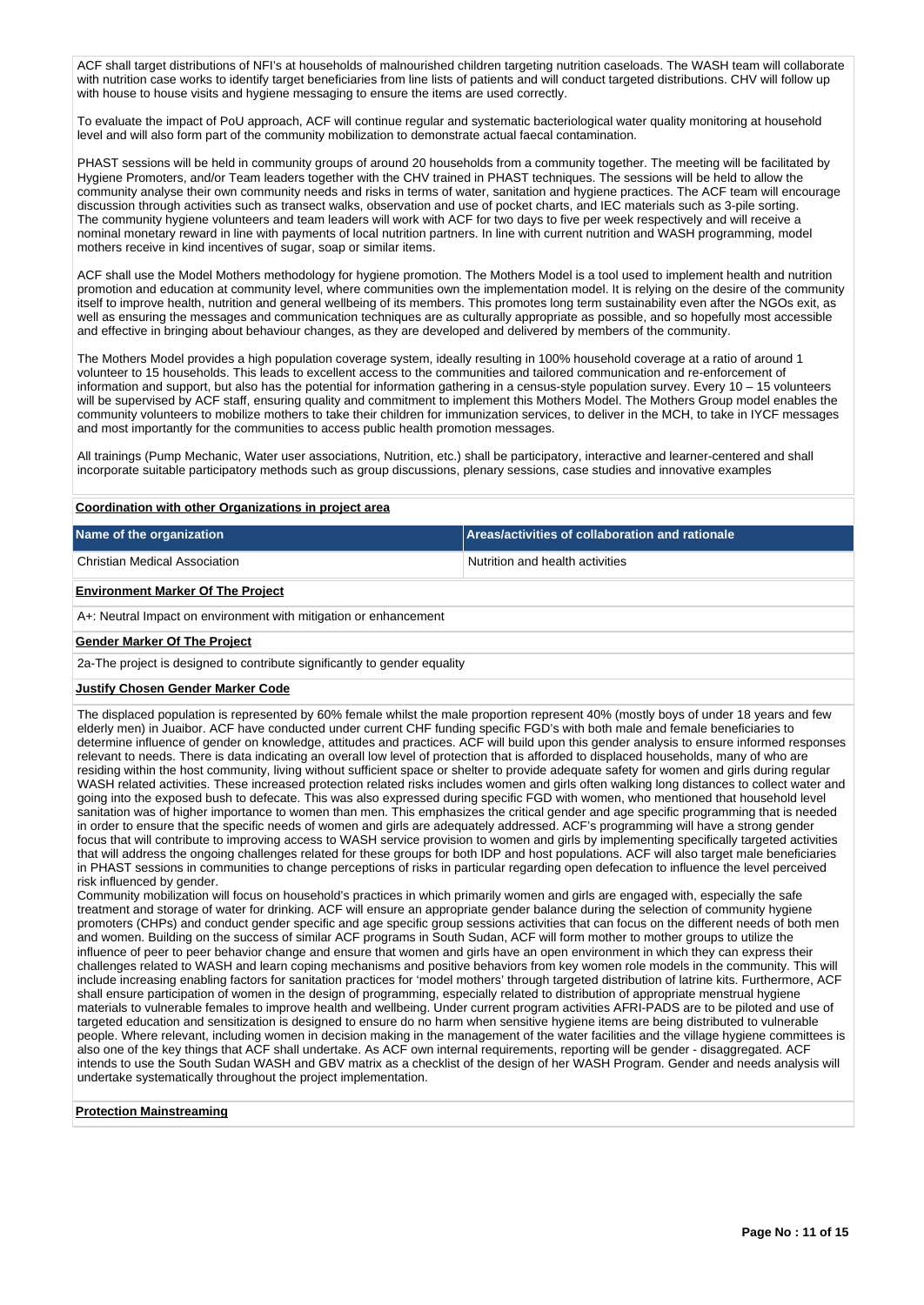ACF will ensure the follow minimum package for protection mainstreaming in WASH is implemented in accordance with global and national standards for protection. This includes the following actions.

1. Identify local authorities responsible for WASH programmers and strengthen and support their role where possible

- 2. Assess whether inequitable access to water and / or sanitation facilities is causing tension or conflict
- 3. Make sure that the beneficiaries are aware of their rights to equitable and safe water

4. Monitor whether any individuals or groups control WASH facilities and/or discriminate against certain individuals or groups gaining access

to facilities or hygiene promotion programmers

5. Include representatives of different groups in participatory processes and committees

6. Support provision of WASH facilities for all infrastructure, including learning or meeting sites and health centers

Country

## **Country Specific Information**

# **Safety and Security**

The target areas of the project remain relatively stable and free from recent conflict in the past 6 months. This area is controlled by the SPLA-IO and is mostly inaccessible by road, making this an ideal area for IDPs to seek safety. ACF works closely with the local authorities to ensure that up to date information is gathered about the situation in Fangak county and as well participates in the weekly humanitarian coordination meetings held in Old Fangak Town. ACF will routinely assess the overall security situation, including recent troop activity in Pibor county. In the target areas security assessment will be systematic including minimum standard operating procedures being followed to ensure that safety of the field staff and workers can be ensured and that unnecessary risks are not taken.

#### **Access**

The 2 targeted areas outlined in the proposal currently have good access for humanitarian aid. Keew and Juaibor have regular UNHAS flight access and can be accessed with fixed wing light aircraft for charter flight deliveries. It is a 10 minute flight between Keew and Jaibour or three hours walking and approximately 15km. Both sites have VSAT and solar electrical systems with battery back up so communications and internet access are reliable.

ACF currently has operation based in Keew, operating from the base of CMA which is the nutrition and health partner in the area. A similar arrangement will be formalized for ACF to work with CMA in Juaibor base who have been operating in the target locations for over 10 years. Warrap has good access by road for project implementation in specific sites.

# **BUDGET**

| Code | <b>Budget Line Description</b>                                                                                                                  |   | $D / S$ Quantity | <b>Unit</b><br>cost   | <b>Duration</b><br>Recurran<br>ce | $\%$<br>charged<br>to CHF   | <b>Total Cost</b> |
|------|-------------------------------------------------------------------------------------------------------------------------------------------------|---|------------------|-----------------------|-----------------------------------|-----------------------------|-------------------|
|      | <b>Staff and Other Personnel Costs</b>                                                                                                          |   |                  |                       |                                   |                             |                   |
| 1.1  | <b>Country Director</b>                                                                                                                         | S | $\mathbf{1}$     | 10,47<br>4.00         | 6                                 | 700.00%                     | 4,399.08          |
|      | Provides overall supervision, coordination and guidance to program activities.                                                                  |   |                  |                       |                                   |                             |                   |
| 1.2  | <b>Finance Coordinator</b>                                                                                                                      | S |                  | $1 \mid 7,994$<br>.00 | 6                                 | 700.00%                     | 3,357.48          |
|      | Essential budget support for project implementation                                                                                             |   |                  |                       |                                   |                             |                   |
| 1.3  | Logisitic Coordinator                                                                                                                           | S |                  | 1   8,097<br>.00      | 6                                 | 700.00%                     | 3,400.74          |
|      | Essential logistic support for project implementation                                                                                           |   |                  |                       |                                   |                             |                   |
| 1.4  | <b>HR Coordinator</b>                                                                                                                           | S |                  | $1 \mid 7,333$<br>.00 | 6 <sup>1</sup>                    | 700.00%                     | 3,079.86          |
|      | Essential human resource coordination and expertise on staffing issues related to project implementation                                        |   |                  |                       |                                   |                             |                   |
| 1.5  | Supply Chain Manager                                                                                                                            | S |                  | 1   6,640<br>.00      | 6 <sup>1</sup>                    | 700.00%                     | 2,788.80          |
|      | Essential support for supply chain management involved with project implementation                                                              |   |                  |                       |                                   |                             |                   |
| 1.6  | <b>WASH</b> coordinator                                                                                                                         | S |                  | $1 \mid 7,875$<br>.00 | 6                                 | 1000.00<br>%                | 4,725.00          |
|      | Technical support and guidance to WASH intervention                                                                                             |   |                  |                       |                                   |                             |                   |
| 1.7  | WASH Program Manager (Expat Position)                                                                                                           | D |                  | 2 5,891<br>.00        |                                   | 6 10000.00<br>$\frac{1}{2}$ | 70,692.00         |
|      | -1 Expat position in Jonglei funded under CHF, 1 PM position in Warrap funded under CHF, expat level but currently filled by<br>national person |   |                  |                       |                                   |                             |                   |
| 1.8  | WASH Deputy Program Manager (national position)                                                                                                 | D |                  | $1 \mid 2,015$<br>.00 |                                   | 6 10000.00<br>%             | 12,090.00         |
|      | Position for Jonglei state to support PM in covering project activities in two distinct bases                                                   |   |                  |                       |                                   |                             |                   |
| 1.9  | Field Logisitic Assistant (National)                                                                                                            | D |                  | $1 \mid 1,750$<br>.00 |                                   | 6 10000.00<br>%             | 10,500.00         |
|      | Position for Jonglei state                                                                                                                      |   |                  |                       |                                   |                             |                   |
| 1.10 | Field WASH Supervisors (National)                                                                                                               | D |                  | 2 630.0<br>$\Omega$   |                                   | 6 10000.00<br>%             | 7,560.00          |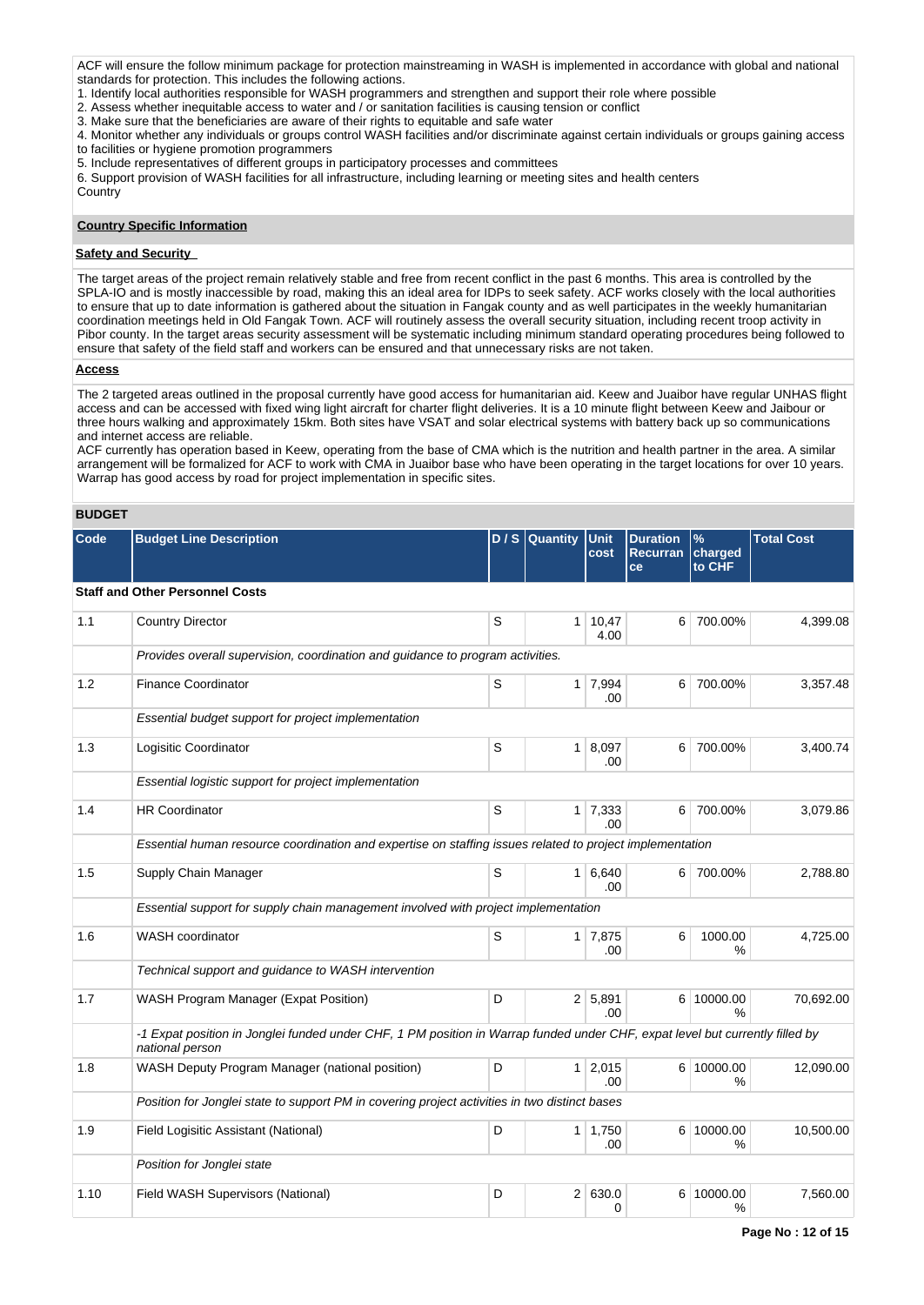|      | 2 x Jonglei                                                                                                                                                                                                                                                                                                                           |   |                 |                       |   |                  |            |
|------|---------------------------------------------------------------------------------------------------------------------------------------------------------------------------------------------------------------------------------------------------------------------------------------------------------------------------------------|---|-----------------|-----------------------|---|------------------|------------|
| 1.11 | Field WASH Supervisors (National) Warrap                                                                                                                                                                                                                                                                                              | D |                 | $1 \mid 1,122$<br>.00 |   | 6 10000.00<br>℅  | 6,732.00   |
|      | 2 x Warrap                                                                                                                                                                                                                                                                                                                            |   |                 |                       |   |                  |            |
| 1.12 | Wash technicians Warrap                                                                                                                                                                                                                                                                                                               | D |                 | 2 733.0<br>0          |   | 6 10000.00<br>℅  | 8,796.00   |
| 1.13 | Hygiene Promoters Warrap full time team                                                                                                                                                                                                                                                                                               | D | $\overline{4}$  | 594.0<br>0            |   | 6 10000.00<br>%  | 14.256.00  |
| 1.14 | Deputy Country Director                                                                                                                                                                                                                                                                                                               | S | 1 <sup>1</sup>  | 9,000<br>.00          | 6 | 700.00%          | 3,780.00   |
|      | Technical support to coordination and essential donor and partner liaison role                                                                                                                                                                                                                                                        |   |                 |                       |   |                  |            |
| 1.15 | <b>Security Manager</b>                                                                                                                                                                                                                                                                                                               | S |                 | $1 \mid 7,800$<br>.00 | 6 | 700.00%          | 3,276.00   |
|      | Security management for all issues related to staff and operations in country                                                                                                                                                                                                                                                         |   |                 |                       |   |                  |            |
|      | <b>Section Total</b>                                                                                                                                                                                                                                                                                                                  |   |                 |                       |   |                  | 159,432.96 |
|      | <b>Supplies, Commodities, Materials</b>                                                                                                                                                                                                                                                                                               |   |                 |                       |   |                  |            |
| 2.1  | NFI - boiling pots - Jonglei procurement of 4mm boiling pots                                                                                                                                                                                                                                                                          | D | 1800            | 12.00                 |   | 1 10000.00<br>℅  | 21,600.00  |
|      | HHWT strategy for IDP population Jonglei                                                                                                                                                                                                                                                                                              |   |                 |                       |   |                  |            |
| 2.2  | Borehole Rehabilitation Materials - Pipeline Activities                                                                                                                                                                                                                                                                               | D | 33              | 0.00                  |   | 0 10000.00<br>℅  | 0.00       |
|      | (Both Warrap and Jonglei Borehole Rehabilitation funded by core pipeline stock)                                                                                                                                                                                                                                                       |   |                 |                       |   |                  |            |
| 2.3  | IEC materials for CHV, HP and Model Mothers PHAST<br>sessions - Design, printing and distribution of materials for IEC                                                                                                                                                                                                                | D | 1 <sup>1</sup>  | 6,500<br>.00          |   | 1 10000.00<br>%  | 6,500.00   |
|      | Jonglei                                                                                                                                                                                                                                                                                                                               |   |                 |                       |   |                  |            |
| 2.4  | Materials and Costs for CHV, HP and Model Mothers for<br><b>PHAST Sessions</b>                                                                                                                                                                                                                                                        | D | 1               | 1,000<br>.00          |   | 3 10000.00<br>℅  | 3,000.00   |
|      | Jonglei (tea, coffee, sugar, transport, fees, printing)                                                                                                                                                                                                                                                                               |   |                 |                       |   |                  |            |
| 2.5  | <b>CHV</b> Incentives                                                                                                                                                                                                                                                                                                                 | D | 22              | 2.50                  |   | 52 10000.00<br>% | 2,860.00   |
|      | Jonglei: Each CHV receiving \$2.5 per day as incentives, and expected to be active for 2 days a week                                                                                                                                                                                                                                  |   |                 |                       |   |                  |            |
| 2.6  | Model Mother Incentives -                                                                                                                                                                                                                                                                                                             | D | 43              | 2.50                  |   | 30 10000.00<br>% | 3,225.00   |
|      | Model mothers are incentivised with sugar bought on local market, preferred over cash distribution and following nutrition<br>programming<br>Jonglei                                                                                                                                                                                  |   |                 |                       |   |                  |            |
| 2.7  | <b>HP</b> Incentives                                                                                                                                                                                                                                                                                                                  | D | 4               | 5.00                  |   | 56 10000.00<br>% | 1,120.00   |
|      | Jonglei- Team leaders of the CHV's are incentivised with money and expected to be active 5 days per week                                                                                                                                                                                                                              |   |                 |                       |   |                  |            |
| 2.8  | Water User Committee Training -                                                                                                                                                                                                                                                                                                       | D | 33 <sup>1</sup> | 100.0<br>0            |   | 2 10000.00<br>℅  | 6,600.00   |
|      | Warrap (30) trainings and Jonglei (3) training funded 100%                                                                                                                                                                                                                                                                            |   |                 |                       |   |                  |            |
| 2.9  | <b>CHV</b> Incentives                                                                                                                                                                                                                                                                                                                 | D |                 | 30 20.00              |   | 6 10000.00<br>℅  | 3,600.00   |
|      | Warrap                                                                                                                                                                                                                                                                                                                                |   |                 |                       |   |                  |            |
| 2.10 | <b>Model Mothers incentives</b>                                                                                                                                                                                                                                                                                                       | D | 600             | 3.00                  |   | 1 10000.00<br>%  | 1,800.00   |
|      | Warrap - funding for incentive's for women to participate as they cannot do income generating activities whilst they attend<br>sessions. In groups we shall distribute some items during monthly sessions held in peer groups. Sugar will be used or items such<br>as soap or sanitary products to support women on a specific basis. |   |                 |                       |   |                  |            |
| 2.11 | IEC for CLTS activities, behaviour change and mass<br>sensitisation events                                                                                                                                                                                                                                                            | D |                 | 120 15.00             |   | 6 10000.00<br>℅  | 10,800.00  |
|      | Warrap<br>To distribute and design specific IEC for CHV's to use for hygiene promotion messaging. Printing, design costs as well as radio,<br>tv production, posters, banners and mass events                                                                                                                                         |   |                 |                       |   |                  |            |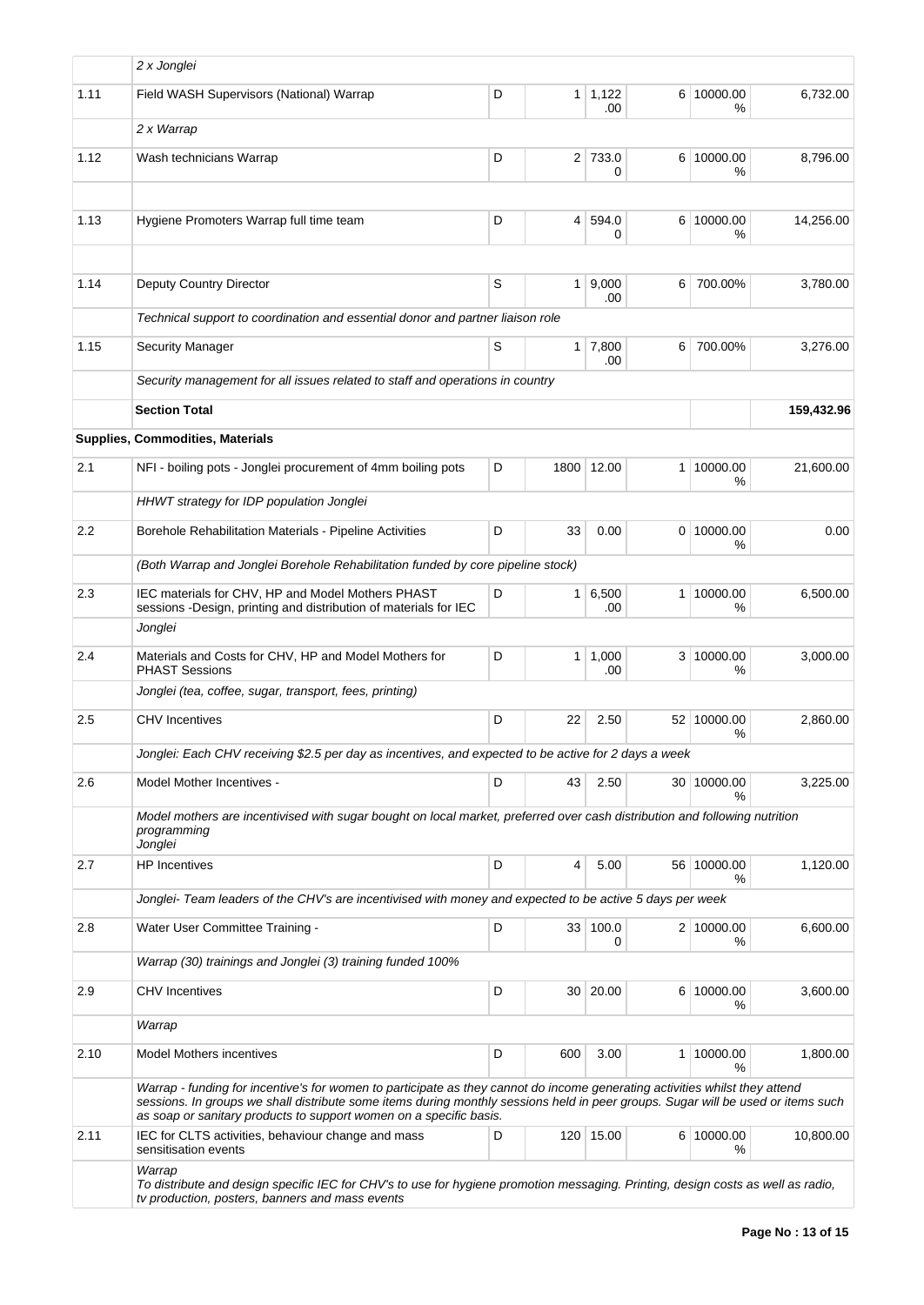| 2.12                    | <b>Capacity Building ACF Staff</b>                                                                                                                                         | D           | 3        | 400.0<br>$\Omega$    | 1 | 10000.00<br>%    | 1,200.00   |
|-------------------------|----------------------------------------------------------------------------------------------------------------------------------------------------------------------------|-------------|----------|----------------------|---|------------------|------------|
|                         | To enable key ACF staff to attend relevant training and workshops                                                                                                          |             |          |                      |   |                  |            |
|                         | <b>Section Total</b>                                                                                                                                                       |             |          |                      |   |                  | 62,305.00  |
| Equipment               |                                                                                                                                                                            |             |          |                      |   |                  |            |
| 3.1                     | Tents (canvas)                                                                                                                                                             | D           |          | 2 2,000<br>.00       | 1 | 10000.00<br>%    | 4,000.00   |
|                         | To allow stock storage in field locations in Jonglei                                                                                                                       |             |          |                      |   |                  |            |
|                         | <b>Section Total</b>                                                                                                                                                       |             |          |                      |   |                  | 4,000.00   |
| Travel                  |                                                                                                                                                                            |             |          |                      |   |                  |            |
| 5.1                     | National Air Transport (Charter)                                                                                                                                           | S           | 4        | 5,766<br>.00         | 1 | 10000.00<br>%    | 23,064.00  |
|                         | To transport key supplies from warehouse and stocks to field locations to support project activities. Essential given remote<br>locations and insecurity affecting roads   |             |          |                      |   |                  |            |
| 5.2                     | National Air Transport (UNHAS)                                                                                                                                             | D           |          | 10 400.0<br>$\Omega$ |   | 3 10000.00<br>%  | 12,000.00  |
|                         | To take project staff (national, delocalised to field locations from Juba) for implementing activities and monitoring visits for<br>support staff                          |             |          |                      |   |                  |            |
| 5.3                     | Juba Vehicle Rental                                                                                                                                                        | S           |          | 3 7,200<br>.00       | 6 | 500.00%          | 6,480.00   |
|                         | For supporting the program activities and coordination of project within Juba.                                                                                             |             |          |                      |   |                  |            |
| 5.4                     | Juba Fuel Costs                                                                                                                                                            | $\mathsf S$ | 3        | 2,200<br>.00         | 6 | 500.00%          | 1,980.00   |
|                         |                                                                                                                                                                            |             |          |                      |   |                  |            |
| 5.5                     | Field Transport + Hire Costs                                                                                                                                               | D           | 1        | 1,000<br>.00         |   | 3 10000.00<br>%  | 3,000.00   |
|                         | Jonglei (boat, bicycle, donkey)                                                                                                                                            |             |          |                      |   |                  |            |
|                         | <b>Section Total</b>                                                                                                                                                       |             |          |                      |   |                  | 46,524.00  |
|                         | <b>General Operating and Other Direct Costs</b>                                                                                                                            |             |          |                      |   |                  |            |
| 7.1                     | <b>Field Base Costs and Maintenance</b>                                                                                                                                    | D           |          | 2 1,000<br>.00       |   | 3 10000.00<br>%  | 6,000.00   |
|                         | Jonglei in CHF SA1 and Warrap in CHF SA2<br>To ensure adequate sanitation and hygiene for staff, protection of base - fencing, latrine construction or other installations |             |          |                      |   |                  |            |
| 7.2                     | <b>Field Office Stationary Costs</b>                                                                                                                                       | D           | 2        | 100.0<br>$\Omega$    |   | 4 10000.00<br>℅  | 800.00     |
|                         | Jonglei in CHF SA1 and Warrap in CHF SA2<br>Printing, paper, pens, folders etc and other support admin costs                                                               |             |          |                      |   |                  |            |
| 7.3                     | Field Office Mobile and Communication Costs -                                                                                                                              | D           | 1        | 100.0<br>0           |   | 10 10000.00<br>% | 1,000.00   |
|                         | Jonglei in CHF SA1 and Warrap in CHF SA2<br>Mobile phone and communications with coordination                                                                              |             |          |                      |   |                  |            |
|                         | <b>Section Total</b>                                                                                                                                                       |             |          |                      |   |                  | 7,800.00   |
| <b>SubTotal</b>         |                                                                                                                                                                            |             | 2,739.00 |                      |   |                  | 280,061.96 |
| Direct                  |                                                                                                                                                                            |             |          |                      |   |                  | 219,731.00 |
| Support                 |                                                                                                                                                                            |             |          |                      |   |                  | 60,330.96  |
| <b>PSC Cost</b>         |                                                                                                                                                                            |             |          |                      |   |                  |            |
| <b>PSC Cost Percent</b> |                                                                                                                                                                            |             |          |                      |   |                  | 7%         |
| <b>PSC Amount</b>       |                                                                                                                                                                            |             |          |                      |   |                  | 19,604.34  |
| <b>Total Cost</b>       |                                                                                                                                                                            |             |          |                      |   |                  | 299,666.30 |
|                         | <b>Grand Total CHF Cost</b>                                                                                                                                                |             |          |                      |   |                  | 299,666.30 |